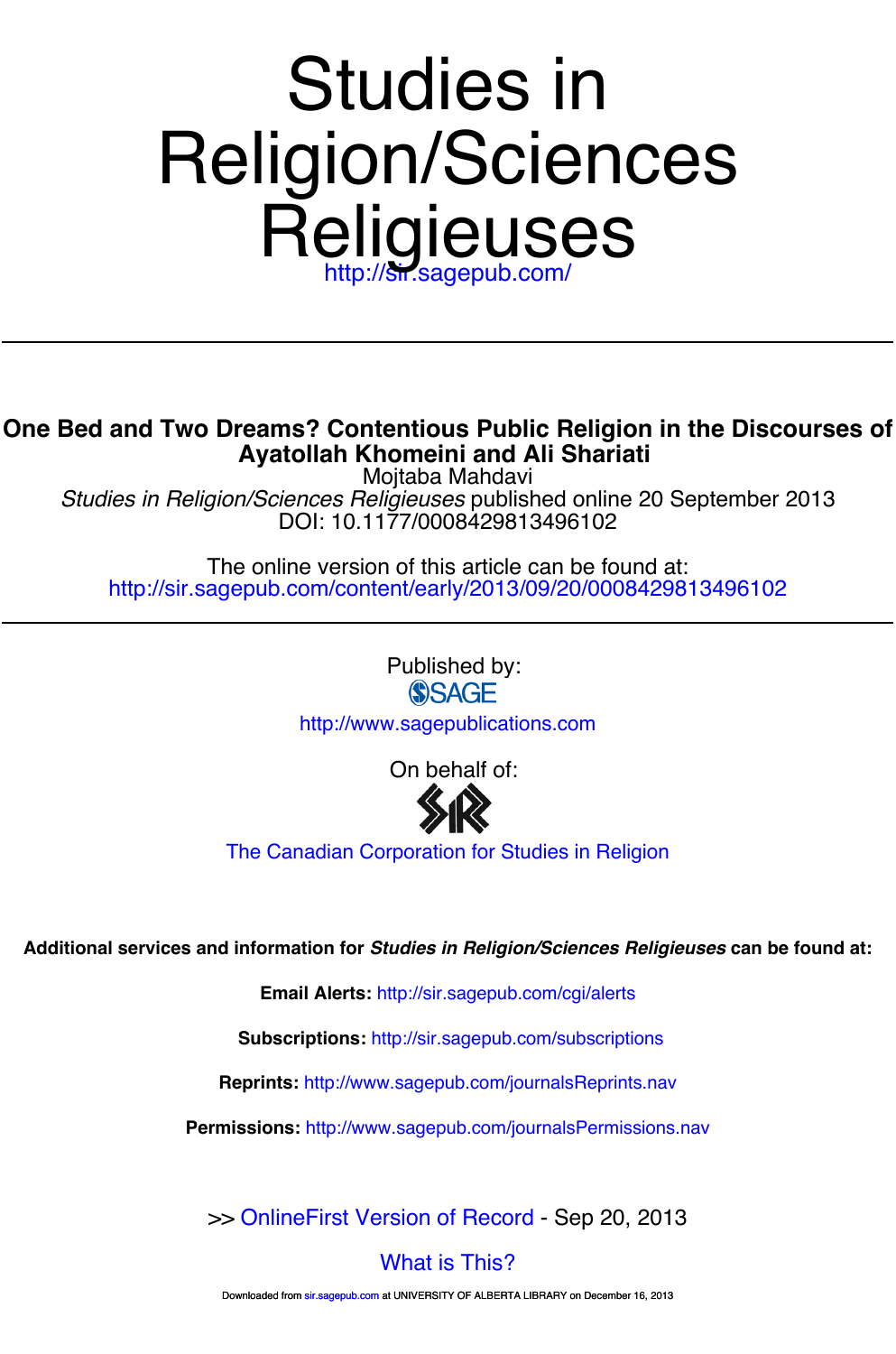#### Article



Studies in Religion / Sciences Religieuses 1–28 © The Author(s) / Le(s) auteur(s), 2013 Reprints and permission/ Reproduction et permission: [sagepub.co.uk/journalsPermissions.nav](http://www.sagepub.co.uk/journalsPermissions.nav) DOI: 10.1177/0008429813496102 [sr.sagepub.com](http://sr.sagepub.com)



# One Bed and Two Dreams? Contentious Public Religion in the Discourses of Ayatollah Khomeini and Ali Shariati

Mojtaba Mahdavi

Department of Political Science, University of Alberta, Alberta, Canada

Abstract: Ayatollah Khomeini and Ali Shariati are seen as twin pillars of revolutionary Islam in contemporary Iran. This article contextualizes and compares these radical discourses in three sections. It first problematizes the transformation of Khomeini as a quietist cleric into a revolutionary ayatollah. While Khomeini's theory of velayat-e faqih was a radical departure from the dominant Shiite tradition, its practice has contributed to a new era of post-Khomeinism. Second, it examines Shariati's discourse and a new reading of his thought in the post-revolutionary context. Third, it demonstrates that these discourses differ radically on the three concepts of radicalism, public religion, and state. The conclusion sheds some light on the conditions of Khomeinism after Khomeini, and Shariati's discourse three decades after the revolution. It suggests that Iran has gradually entered into a new era of post-Islamism.

Résumé : L'ayatollah Khomeiny et Ali Shariati sont considérés comme deux piliers de l'islam révolutionnaire dans l'Iran contemporain. Cet article contextualise et compare ces discours radicaux en trois sections. Il problématise la première transformation de Khomeiny en tant que clerc quiétiste dans un ayatollah révolutionnaire. Alors que la théorie de Khomeiny du velayat-e faqih est une rupture radicale avec la tradition dominante chiite, sa pratique a contribué à une nouvelle ère de l'après-khomeynisme. Deuxièmement, il examine le discours Shariati et une nouvelle lecture de sa pensée dans le contexte post-révolutionnaire. Troisièmement, il démontre comment ces discours

Corresponding author / Adresse de correspondance : Mojtaba Mahdavi, Department of Political Science, University of Alberta, 10–25 Tory Building, Edmonton, Alberta, Canada, T6G 2H4. Email: mojtaba.mahdavi@ualberta.ca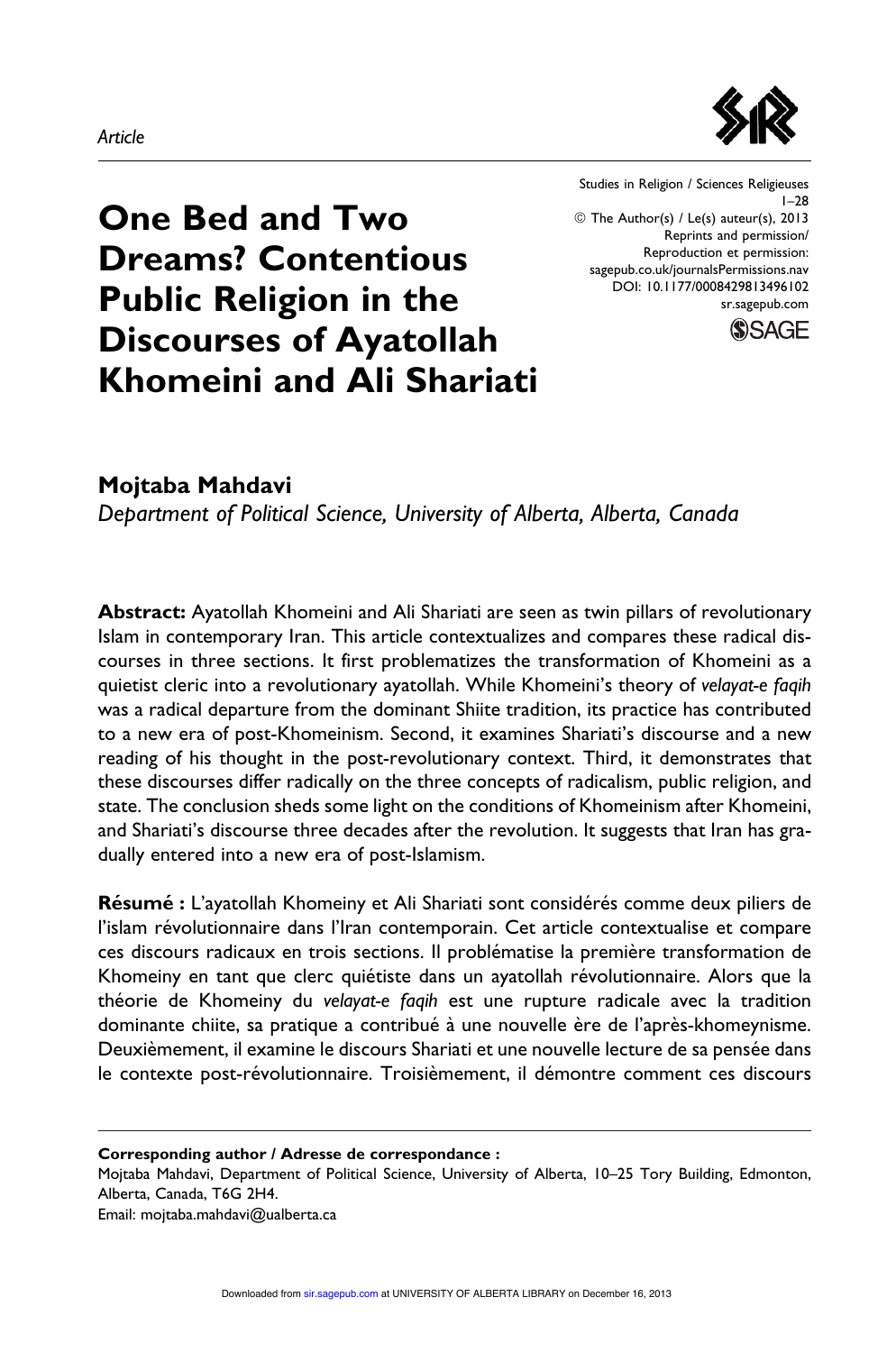diffèrent radicalement sur les trois concepts du radicalisme, de la religion publique, et de l'Etat. La conclusion met en lumière les conditions du khomeynisme après le discours de Khomeiny et Shariati trois décennies après la révolution. Il suggère que l'Iran a progressivement entré dans une nouvelle ère du post-islamisme.

# Keywords

Ayatollah Khomeini, Ali Shariati, public religion, radicalism, velayat-e faqih, neo-Shariati discourse, post-Islamism

# Mots clés

L'ayatollah Khomeiny, Ali Shariati, la religion publique, le radicalisme, le velayat-e faqih, le discours néo-Shariati, le post-islamisme

# Introduction

Ayatollah Khomeini, the leader of the 1979 revolution, and Ali Shariati, the teacher of the revolution, are seen as two intellectual pillars of Islamic radicalism in contemporary Iran. This article seeks to compare, contrast, and contextualize these twin pillars of the radical and revolutionary discourse in Iran in three sections. First, we will study Ayatollah Khomeini's politico-intellectual journey from quietism to political absolutism. We will examine the transformation of a quietist cleric into a radical and revolutionary ayatollah – a man whose theory of *velayat-e faqih* (guardianship of the jurist) was a radical departure from the dominant traditional trends in Shiism. We will also problematize Khomeini's controversial legacy after Khomeini. Second, we will examine Ali Shariati's discourse followed by a critique of a new reading of Shariati's thought. Third, we will compare and contrast these two discourses on the three concepts of radicalism, public religion, and state. The conclusion examines the conditions of Khomeinism after Khomeini, and Shariati's discourse three decades after the 1979 revolution. It suggests that both discourses have contributed, in a distinctive way, to a shift from Islamism to *post-*Islamism in post-revolutionary Iran.

# I. Ayatollah Khomeini: From Political Quietism to Political Absolutism

The politics, perspective and personality of Ayatollah Khomeini have been central in the making of a revolutionary Islamist discourse. Ayatollah Khomeini's discourse, however, was almost half a century in the making: his thinking evolved over five distinct stages, beginning with political quietism and concluding with political absolutism.

Khomeini the Quietist (1920 s–1940 s). Ruhollah Khomeini, born into a clerical merchant family in Khomein in southwestern Iran, achieved prominence among the students of Ayatollah Abd al Karim Haeri (d. 1936), and received the degree of *ijtihad* (independent judgment in legal matters) in 1936 (Algar, 1981: 14). He was only thirty-three when he became known as the *marja-e taglid*, meaning the source of emulation. Khomeini as a marja-e taqlid and a teacher did not restric[t himself t](http://sir.sagepub.com/)o the conventional teachings and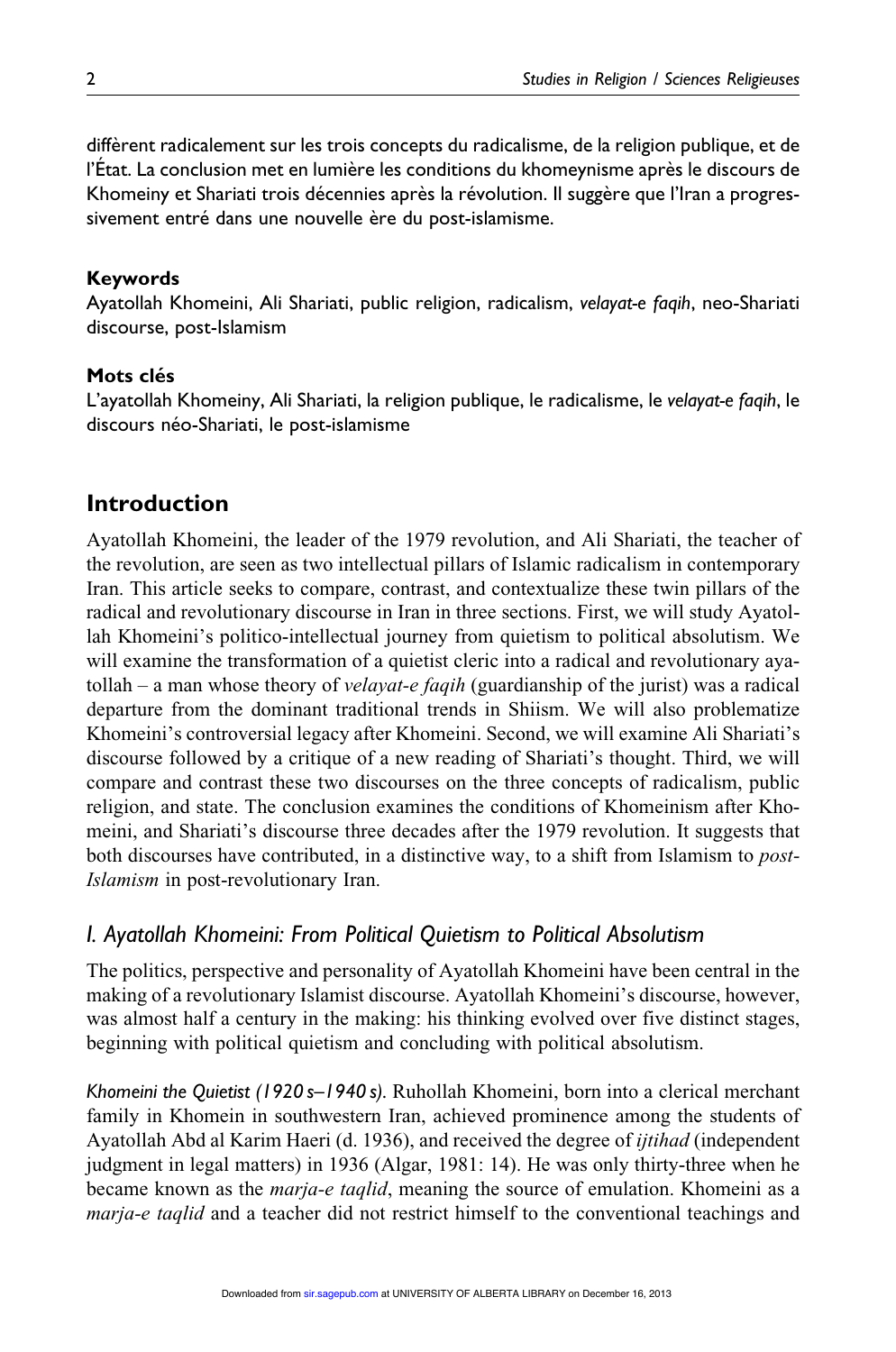habits of the *madraseh* (the seminary). By the 1940 s Khomeini became a master synthesizer. In Qom's Feyziyeh Seminary he offered an unconventional curriculum, bringing together the study of mysticism (erfan), philosophy (falsafeh), ethics (akhlaq), and Islamic law *(sharia)*. Not only was he practicing how to combine *erfan* and politics, but he was insisting on reconciling two opposing schools in clerical thought, *erfan* and *sharia*. Khomeini was ''one of the few to have reached the stature of a leading jurisprudent, the highest level of theoretical mysticism, and also to have become a highly-regarded teacher of Islamic philosophy. He was unique in being at the same time a leading practitioner of militant Islam'' (Moin, 1999: 46–47).

The young Khomeini's attitude to politics, however, was congruent with the long established apolitical tradition of the clerical institution. Political quietism and social conservatism best represent the dominant tradition of clerical Shiism. In this tradition the clerical establishment deferred to the monarchy. According to the traditional understanding of the doctrine of the *Imamat*, the leadership of the community rests solely with the imam. The last/twelfth *imam*, who went into hiding/occultation in 874, is the sole legitimate leader of the community, and it is believed he shall eventually return to establish the rule of Islam.<sup>1</sup> In the meantime, the *ulama* (clerics) guide the community in religious matters, and remain responsible for the protection of the faith. Although a few members of the clerical establishment, such as al-Karaki and Majlisi II, were politically active after the establishment of the Safavid dynasty, the clerical establishment remained largely apolitical, meaning it never proposed an alternative polity to the ruling authorities. Political quietism in the mainstream Shiite tradition, writes Hamid Enayat, resembles the pragmatic logic of ''Sunni realism,'' meaning that the ''supreme value in politics  $[i]$ ... not justice but security – a state of mind which sets a high premium on the ability to rule and maintain 'law and order' rather than on piety'' (Enayat, 1982: 11). Nonetheless, because the authority of the hidden *imam* is passed to the *ulama*, the argument goes, they exclusively understand and interpret the *sharia* law. This suggests that "while power might lie with the temporal body, authority would naturally devolve onto the jurists.'' The Qajar dynasty (1794 to 1925) recognized this authority, but the Pahlavi monarchs (1925–1979) did not; this eventually caused tensions in state–clergy relations under the Pahlavi dynasty (Ansari, 2003: 225). After the death of Ayatollah Haeri in 1936, Ayatollah Mohamad Hossein Buroujerdi (d. 1961) became the supreme religious authority in Iran. Khomeini remained a quietist cleric so long as Ayatollah Buroujerdi, an important religious authority and a strong advocate of clerical quietism, was alive. The young Khomeini, although frustrated by Reza Shah's secular reforms, remained quietist, relying on the Shiite practice of  $taq\bar{v}yah$  or dissimulation, which permits people to deny their faith in order to continue its practice (Moin, 1999: 56). In 1941, due to his pro-German stance, the Allies replaced Reza Shah with his son, Mohamad Reza. The young Shah accepted religious activities in order to contain the supporters of the communist Tudeh Party connected with the Soviet Union. The clerical establishment appreciated the new regime's policy, as it sought to strengthen clerical institutions. The young Ayatollah was not an exception; he welcomed the change and remained quietist.

Khomeini the Constitutionalist (1940 s–1971). Khomeini's transition from quietism to constitutionalism was prompted by the fear of [secularism](http://sir.sagepub.com/) undermining the traditional role of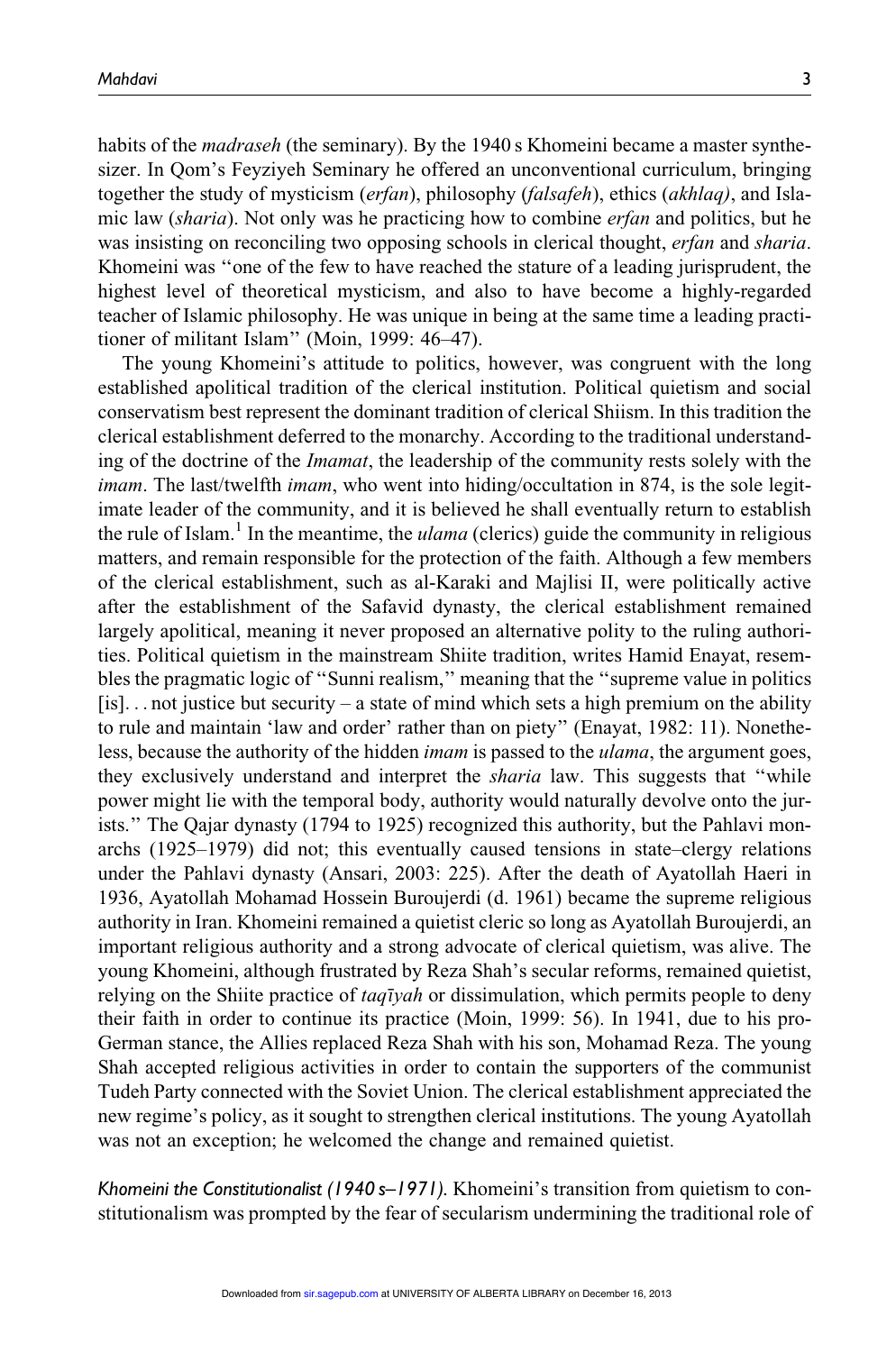the *ulama* in society. As a political activist, Khomeini's first public statement came in a book published in 1941. The book, titled *Kashf al-Asrar* (The Discovery of Secrets), was essentially a detailed, systematic critique of an anti-religious tract, but it also contained passages that were critical of the anti-religious policy of the Pahlavi monarch. In this small polemical book Khomeini attacked secularism, Reza Shah's anti-clerical policies, and a group of clergy who had offended the clerical establishment.<sup>2</sup> The book became the first statement of Khomeini's view on both constitutionalism and the Islamic state. ''Government,'' Khomeini argued, ''can only be legitimate when it accepts the rule of God, and the rule of God means the implementation of the *sharia*" (Khomeini, 1941: 291). But Khomeini did not challenge the institution of monarchy and remained a constitutionalist. He sought a supervisory *(nezarat)* role for the *ulama*. This was in accord with Article 2 of the 1906 Constitution, suggested by Shaykh Fazlollah Nouri, which provided for a clerical committee to supervise laws passed by the Majles (Parliament). If on rare occasions the *ulama* criticized the regime, writes Abrahamian (1993: 20), "it was because they opposed specific monarchs, not the 'whole foundation of monarchy.'''

In *Kashf al-Asrar* the form of government was not Khomeini's main concern as long as the *sharia* law was enforced. Khomeini described the legal procedures and the constitutional arrangement in line with his constitutionalist approach to politics. He argued that

if we say that the government (hokumat) and guardianship (velayat) is today the task of the *fugaha* (religious jurists), we do not mean that the *faqih* (jurist) should be the Shah, the minister, the soldier or even the dustman. Rather, we mean that a *majles* that is... [run] according to European laws... is not appropriate for a state... whose laws are holy... . But if this *majles* is made up of believing *mojtahids* who know the divine laws and... if they elect a righteous sultan who will not deviate from the divine laws... or if the *majles* is under the supervision of the believing *fugaha*, then this arrangement will not conflict with the divine law. (Khomeini, quoted in Brumberg, 2001: 58)

Khomeini was clearly absent from politics in the years from 1951 to 1953; he was unfriendly towards the nationalist movement led by Mohammad Mosaddeq in the 1950s. Khomeini was disappointed with the politics of quietism and was inspired by Islamist militants' idea of Islamic universalism, but remained politically inactive and never publicly criticized Ayatollah Buroujerdi's policies. It appears in retrospect that he understood that he had to establish ''his credentials as a prominent religious leader before moving on to the political arena in order to both strengthen his standing within the religious establishment and widen his power base in general'' (Moin, 1999: 66, 68).

Khomeini's real entry into politics came in 1962–1963 after the inauguration of the Shah's reforms, known as the White Revolution. Ayatollah Buroujerdi's death in 1961 opened up a space for Khomeini's involvement in politics, and also left the religious institution with no single successor. Given the presence of older ayatollahs, Khomeini was a junior candidate for Buroujerdi's position. However, he seized the moment and published a collection of rulings on matters of religious practice (*resaley-e tozihol* masael), and with this book he made himself available to be recognized as the *marja-e* taghlid. The Shah regime's difficulties with the White Revolution gave him the opportunity to emerge as a leading clerical oppone[nt. Khome](http://sir.sagepub.com/)ini attacked the new electoral law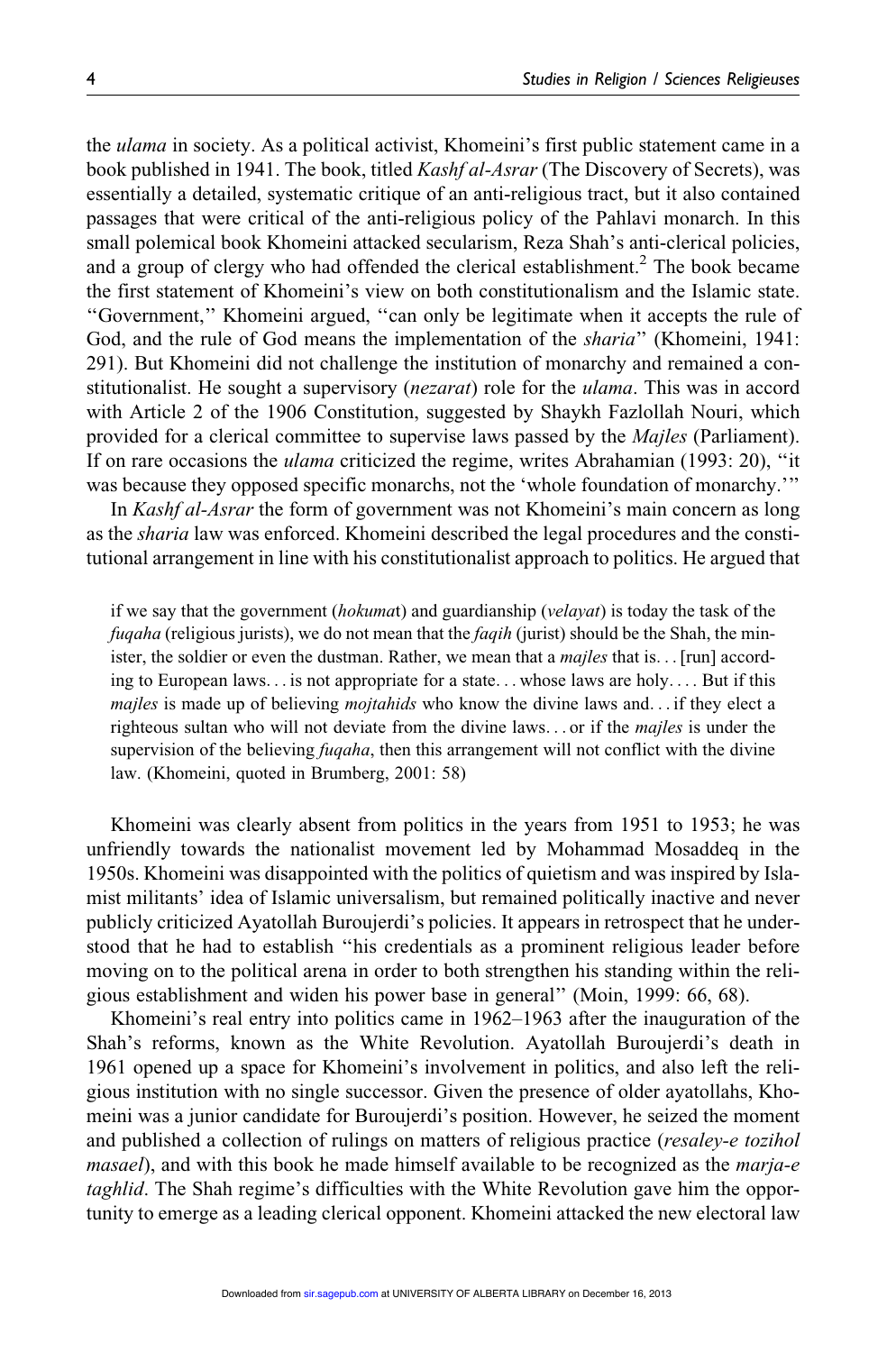enfranchising women as un-Islamic, and the referendum endorsing the White Revolution as an unconstitutional procedure (Abrahamian, 1993: 10). In response the Shah sent paratroopers to attack Feyziyeh Madraseh, the religious seminary where Khomeini taught. The school was ransacked, Khomeini himself was arrested, and some students died. For Khomeini, this event showed the regime's hostility towards Islam and the clerical establishment. Khomeini was released from prison in 1964 and soon denounced the Shah's tyrannical regime as being subordinate to US interests in Iran. When the Shah granted legal immunity to American personnel for offences committed on Iranian territory, Khomeini furiously condemned this policy as humiliating to Muslims in their own country. In his words, ''if someone runs over a dog belonging to an American, he will be prosecuted... . But if an American cook runs over the Shah, the head of the state, no one will have the right to interfere with him. Why? Because they wanted a loan and America demanded this in return'' (Algar, 1981: 181). Khomeini was again arrested in 1964, and sent into exile in Turkey and then to Najaf, Iraq's most important Shiite shrine city. While in exile in Najaf, Khomeini maintained his influence among some Muslim political organizations inside Iran. In Kashf al-Asrar Khomeini had argued in 1941 that the clergy should provide legal and moral guidance and not become politically involved. In return, the clergy expected respect for the *sharia* and the clerical establishment. Khomeini's view as a constitutionalist remained unchanged until the 1970s despite the events of 1963.

Khomeini the Revolutionary (1971–1979). In the early 1970s, ''Khomeini was the first Shiite jurist to open the discussion (*fath-e bab*) of 'Islamic government' in a work of jurisprudence'' (Amir Arjomand, 2001: 301). The theory of Islamic government was a point of departure from constitutionalism. Khomeini began to change his position by suggesting that the whole institution of monarchy was illegitimate, and that an Islamic government should rule Muslims. He stated, ''the Islamic government is constitutional in the sense that the rulers are bound by a collection of conditions defined by the Our'an and the traditions of the Prophet... In this system of government sovereignty originates in God, and law is the word of God.'' He developed, through a series of lectures delivered in Najaf in the early 1970s, the novel idea that a just, knowledgeable, and faithful *faqih*, in the absence of the Imam, was obliged to exercise both religious and political power. ''The ruler,'' Khomeini argued, ''must have two characteristics: knowledge of the law and justice. He must have knowledge of the law because Islamic government is the rule of law and not the arbitrary rule of persons. In this sense only the *faqih* can be the righteous ruler'' (Algar, 1981: 55).

Khomeini's theory of the *velayat-e faqih* was a radical departure from the dominant traditional trends in Shiism (Rajaee, 1983). The theory challenged the conventional Shiite doctrine of Imamat, which states that the legitimate leadership of the Muslim community belongs to the Prophet and his twelve successors or *Imams*. Khomeini proposed the novel idea that ''our duty to preserve Islam'' by establishing an Islamic government ''is one of the most important obligations incumbent upon us; it is more necessary even than prayer and fasting.'' He suggested the task of creating an Islamic government that can be justified on the basis of the ''secondary ordinances'' (ahkam-e sanaviye), where the "primary ordinances," the *sharia* laws, are silent or not explicit (Algar, 1981: 75, 124).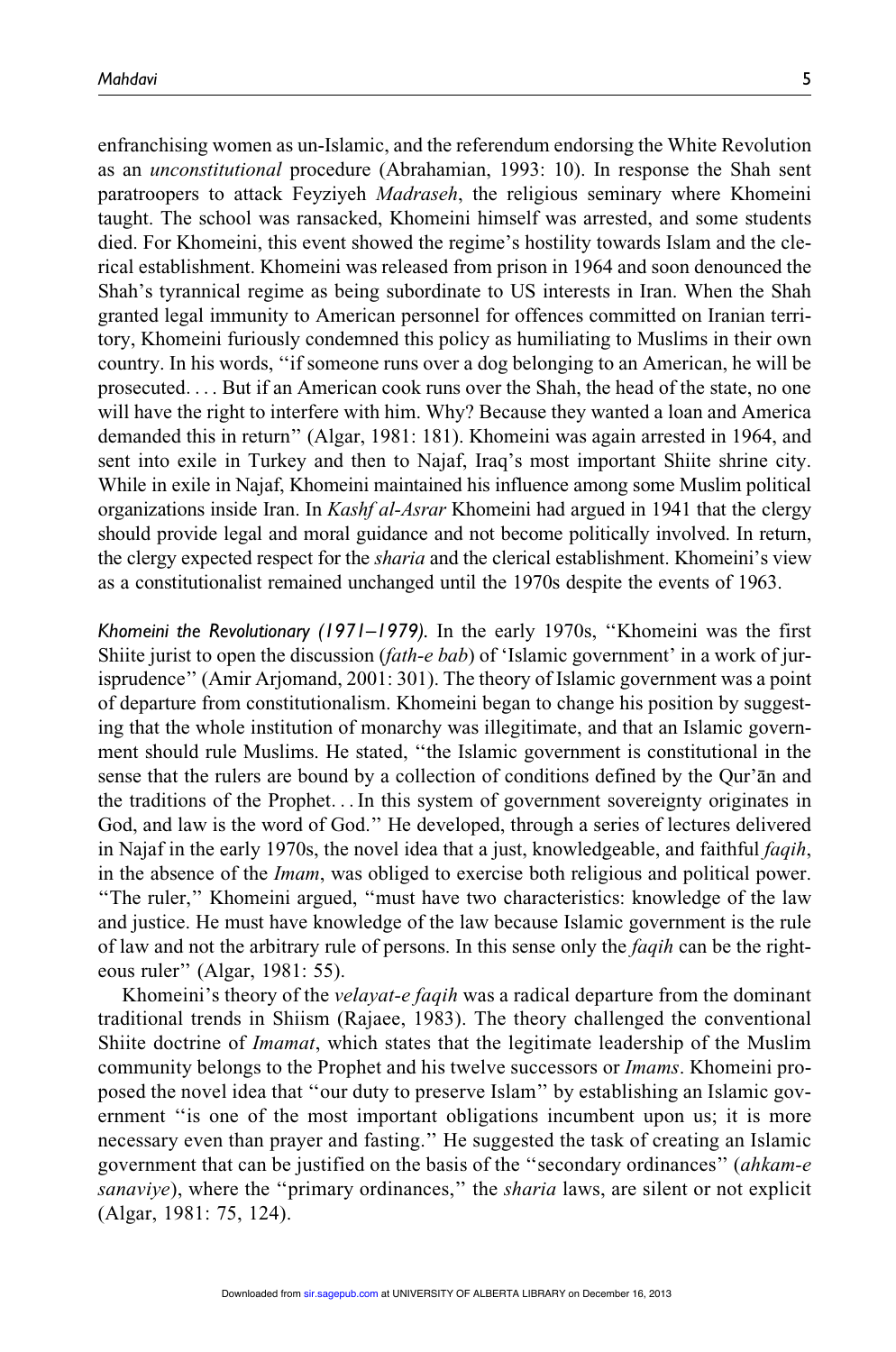Ayatollah Khomeini established his doctrine of velayat-e faqih on two traditional and rational grounds (Zubaida, 2009: 16–17). The government is an essential component of Islam because the Prophet created an Islamic state. Moreover, the sharia law cannot be fully implemented without an Islamic state; Islamic government is the only legitimate tool to put the Islamic rules into practice. The Muslims cannot live under un-Islamic rule and the implementation of *sharia* law cannot be stopped during the Great Occultation: ''Did God limit the validity of His laws to two hundred years? Was everything pertaining to Islam meant to be abandoned after the Lesser Occultation?'' (Algar, 1981: 42). The just *vali-ye faqih* is the only qualified ruler to undertake this task after the Prophet and the Imams.

Khomeini initially stated that ''whatever is in [constitutional] accord with the law of Islam we shall accept and whatever is opposed to Islam, even if it is the constitution, we shall oppose.'' He then increasingly came to believe that Islam was under greater threat from colonialism, ''and thus shifted his emphasis from the constitution to Islam'' (Bashiriyeh, 1983: 59–60). He argued that the Pahlavi regime was bent on destroying Islam because only Islam and the *ulama* could prevent the onslaught of colonialism (Khomeini, 1941: 58–60, 68–69). Khomeini eventually rejected constitutionalism and monarchy: ''Islam is fundamentally opposed to the whole notion of monarchy,'' he argued, because it is one of the most shameful ''reactionary manifestations'' (Algar, 1981: 202).

Why and how did the constitutionalist Khomeini become a revolutionary? Why did it happen in the 1970s? Ayatollah Khomeini remained in close contact with Iran during his years of exile, and was deeply influenced by the waves of new ideas and radical trends in Iran. For example, he will have read Al-e Ahmad's (1923–1969) pamphlet, Gharbzadegi (Westoxification), given his frequent use of the term in the late 1970 s (Mottahedeh, 1986: 303). Moreover, Iranians outside the country also played a part in transforming Khomeini's views. In November 1973, Khomeini urged the Iranians to rise against the aggression of the Zionist regime, while the Shah was considered a friend of Israel. He attacked the Shah for creating the Rastakhiz Party and opposed replacing Iran's Islamic calendar with the Achaemenid one, known as the Shahanshahi calendar. He also condemned the Shah's celebration of the 2,500-year anniversary of the Iranian monarchy, given the painful reality of Iranian society. By the 1970s, Khomeini was transformed into a populist and revolutionary Ayatollah with an ability to communicate with different groups of people.

The socio-political events of the late 1970s pushed Khomeini to become the leader of the revolution. ''Acting under another of its erroneous assumptions,'' the Shah's regime requested the Iraqi government to expel Khomeini ''in the hope of depriving him of his base of operations and robbing the Revolution of its leadership'' (Algar, 1981: 19–20). Khomeini went to France, which proved beneficial as communication with Iran was easier from France because Khomeini's declarations were telephoned directly to Iran. His speech was articulated in the popular idioms, and therefore united Iran's urban middle class and lower class under his charismatic leadership.

The Shah was ultimately forced to leave Iran for the last time on 16 January 1979, and within two weeks Khomeini returned to Iran. On 1 February Khomeini received a tumultuous welcome in Tehran. Within ten days the old regime collapsed, and Khomeini established a new regime called the Islamic Repub[lic of Iran. K](http://sir.sagepub.com/)homeini the revolutionary would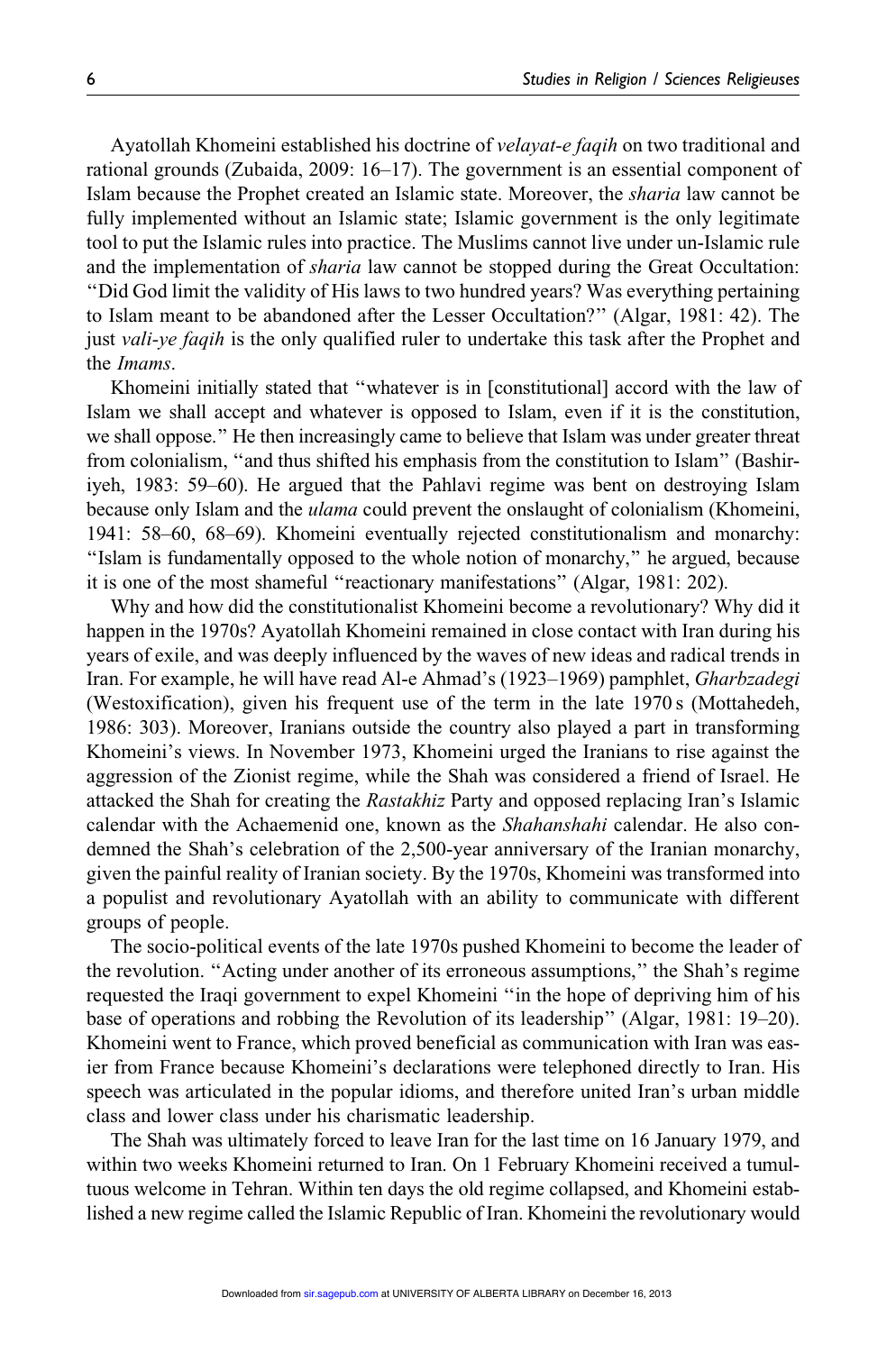become Khomeini the vali-ye faqih. Ayatollah Khomeini spent the last two parts of his life under a polity he created. He successfully transformed the last monarchy into Iran's first Republic. However, the Republic he founded transformed Khomeini the revolutionary into Khomeini the *vali-ye faqih* (1979–1987) and, eventually, Khomeini the absolute *vali-ye* faqih (1987–1989).

Khomeini the Vali-ye Faqih (1979–1987). In the absence of a common enemy, social and political differences in the aftermath of the revolution became more visible. There was division among the Islamists, nationalists of secular thinking, and various groups on the secular left. Each group held different opinions on the future of post-revolutionary politics. For Khomeini, the leader of the revolution, the future could only be an Islamic Republic, but its nature remained undefined. Khomeini wanted to place the theory of velayat-e faqih as the leading idea of the revolution, merging clericalism and republicanism. Hence, both concepts were redefined. First, the Shiite ''jurist law'' was ''transformed into the law of the state'' (Amir Arjomand, 2001: 302). In his theory of velayat-e faqih, Khomeini redefined the role of the clergy, suggesting that "in Islam there is... no distinction between temporal and religious powers. He rejects the prevalent notion that the jurists' task should be limited to understanding and interpreting the Shariat. They are not the mere collectors of Traditions; rather it is also part of their duty to implement the law." In fact, the role of the Imam, he suggested, "should be represented by a Faghih, as the sole holder of legitimate authority'' (Bashiriyeh, 1983: 62–63). In other words, Khomeini's definition of politics was an individual's conformity to the sharia. For Khomeini, the structure of authority was divine and the state was instrumental in the implementation of the *sharia*. Second, Khomeini also redefined the concept of republicanism in accordance with clerical rule. The people's participation in politics, or republicanism, resembled for Khomeini the traditional Islamic concept of  $b \alpha y \dot{a}$ , meaning the vote of allegiance to authority. $3$ 

''Khomeini was not setting up government in a vacuum but was taking over an existing one which had undergone considerable modernization in the course of the twentieth century'' (Amir Arjomand, 2001: 302). To incorporate the theory of the velayat-e faqih into state institutions required time and experience. In appointing Mehdi Bazargan, a liberal Muslim, to head the interim government, Khomeini was seeking time and experience for the clergy to eventually lead the new regime and consolidate Khomeinism. In Paris Khomeini said: "the *ulama* themselves will not hold power in the government," but instead ''exercise supervision over those who govern and give them guidance'' (Schirazi, 1997: 24). But by the end of 1979, Iran had a quasi-theocratic constitution, and by the summer of 1981 Khomeini's theory was being put into practice. ''Khomeini's personal role in the gradual transformation of the clergy into a 'clerical regency' – as Bazargan, using the French term, called the new theocracy – was significant'' (Moin, 1999: 247). Khomeini as the *vali-ve faqih* wanted the clergy in the office of the president: the first clerical president and the Islamic Republic's third president was Ali Khamenei, then Secretary General of the Islamic Republican Party, and the future successor of Ayatollah Khomeini.

"Yet the results," as Brumberg (2001: 105) put it, "were far from the theocracy that Ayatollah Khomeini had zealously pro[claimed. I](http://sir.sagepub.com/)nstead of producing a coherent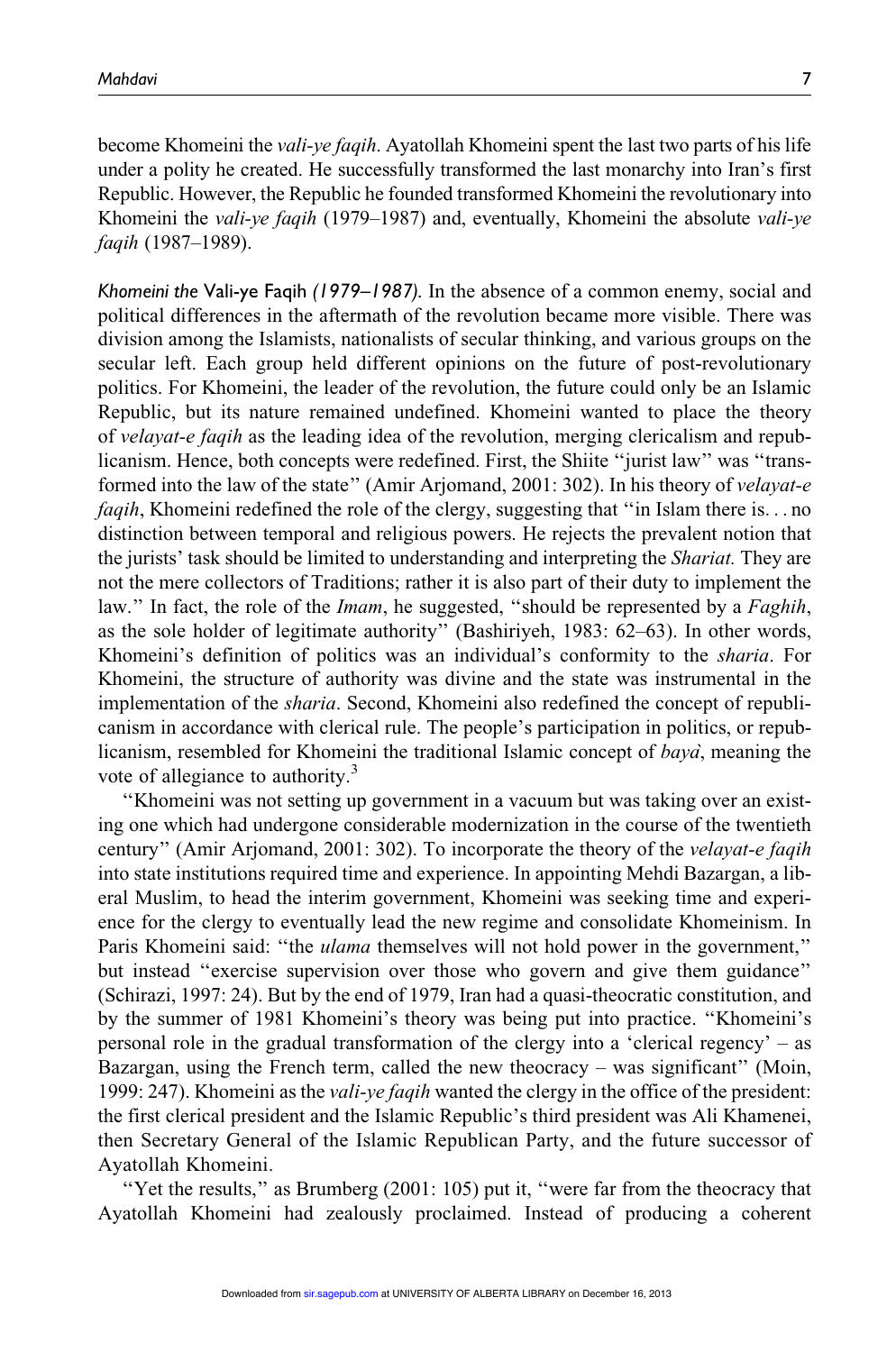constitutional map, the clerics blended several different ones, thus institutionalizing a new political order based on contending visions of authority,'' ranging from orthodox to pragmatist to democratic visions. Khomeini's traditional and charismatic authorities were institutionalized in the constitution. The office of the *velayat-e faqih* and Khomeini as the *vali-ye faqih* brought together traditional, charismatic and legal authorities in the making of the Islamic Republic.

The Iran–Iraq war provided Ayatollah Khomeini with an historic opportunity to consolidate his vision of the revolution. The unintended consequences of the eightyear war, the first modern war fought by the Iranian state in 150 years, were to change the state–society relationships and contribute to the re-enchantment of the Iranian society. ''If Iranians had entered the war as obedient subjects, they emerged from it with a keener sense of their own relationship to the state'' (Ansari, 2003: 239). The legacy of the war was contradictory: it ironically strengthened both state and society, which both emerged with their self-confidence enhanced. To use Charles Tilly's (1985: 181) words, the war was instrumental in "state making," meaning "eliminating and neutralizing'' the state's internal political rivals and enemies. And yet the war changed the relations between the state and society, as it simultaneously created a mass society with its demands unfulfilled. More importantly, the Khomeinist state was facing a growing tension between conservative elites or the traditional right, and revolutionary elites. By 1987, it became ''too clear that the regime's emphasis on Islam, war, revolutionary discourse, and the persona of Khomeini were insufficient for governing Iran'' (Moslem, 2002: 72). The crisis in the economy, the frustration and alienation in society, and the systematic deadlock and ideological factionalism in politics alarmed the regime, pushing the state to take some initiatives for change. ''Perhaps more than anyone it was Khomeini who had woken up to this reality: the engine for change was Khomeini himself'' (Moslem, 2002: 72). The change was aimed at the consolidation of the Islamic Republic. The institutionalization of the *velayat-e faqih* and rationalization of power, however, did not contribute to democratization, but instead enhanced the power of the vali-ye faqih, and made Khomeini more or less into an absolute (*motlaqeh*) vali-ye faqih.

Khomeini the Absolute Vali-ye Faqih (1987–1989). Three significant issues exemplified the transformation of Ayatollah Khomeini into the absolute *vali-ye faqih*. In all three issues, Khomeini was concerned about the future of the state he created.

The Absolute Rule of the State over Religion. The elimination of so-called ''enemies of the velayat-e faqih'' brought to the fore divisions within the Khomeinist camp. These revolved "around the soul of the state," that is "the characteristics of the government of velayat-e faqih'' and ''its Islamicity'' (Moslem, 2002: 47). The first faction, the conservative or traditional right, backed by the bazaari merchants and the orthodox clergy, held a conservative position on the nature of the Islamic state and ''wanted strict implementation of *sharia* in the socio-cultural spheres."<sup>4</sup> The second faction, the revolutionary elites, by contrast "supported state-sponsored redistributive and egalitarian policies."<sup>5</sup> They also believed that primary Islamic ordinances *(ahkam-e awaliye)*, derived from the two Islamic sources of the Qur'an and the [Tradition o](http://sir.sagepub.com/)f the Prophet (the Sunna), were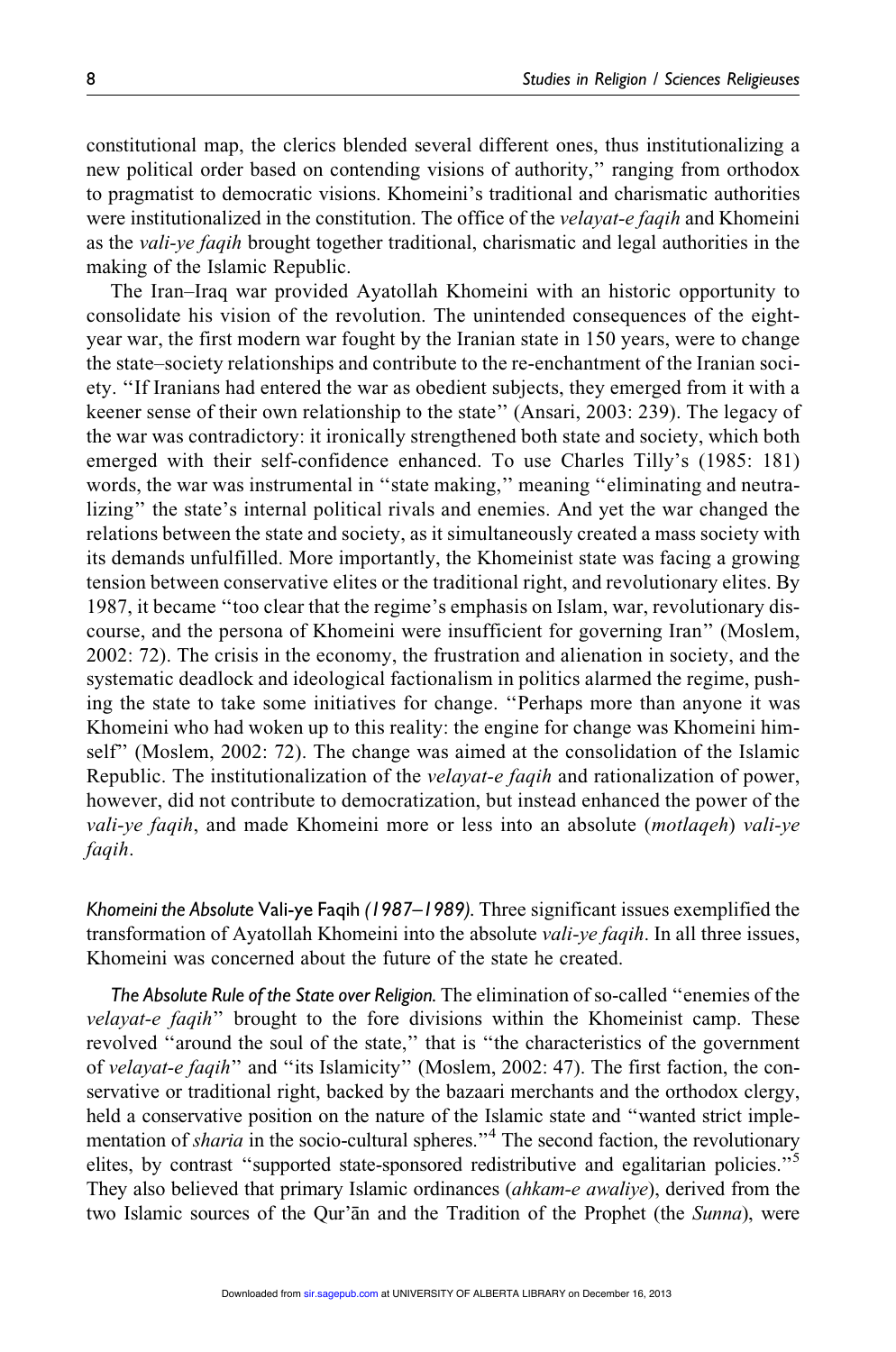insufficient and therefore Muslims living in modern times needed to issue secondary ordinances (ahkam-e sanaviyeh) (Moslem, 2002: 48–49). Ayatollah Khomeini trusted both factions. He appointed the six jurist members of the Guardian Council, the legislative body with veto power over the *Majles*' bills, from the conservatives. At the same time he strongly supported the statist-revolutionary bills in the *Majles* and the revolutionary plans provided by then Prime Minister Mir-Hossein Musavi (1980–1989). In the struggle between the two Khomeinist camps, ''Khomeini shrewdly pursued his unique policy of 'dual containment''' (Moslem, 2002: 65).

Khomeini's charisma was the backbone of his policy of the ''two-handed way,'' hiding the constitutional contradictions in the institutional setting of the Islamic Republic. By 1987, however, Khomeini's policy of ''dual containment'' was no longer effective, given the ever-increasing disagreements over economic, socio-cultural, and military policies between the two factions. From December 1987 until his death in June 1989, Khomeini issued various decrees to clarify his socio-political positions and sided with the revolutionary camp.

In December 1987, after continual tensions between the conservative Guardian Council and the revolutionary Majles over the tax bill and the labor law, Khomeini intervened and authorized the government to introduce bills essential to the interests of the state. In his speech he insisted, ''the state can by using this power, replace those fundamental... Islamic systems, by any kind of social, economic, labor... commercial, urban affairs, agricultural, or other system, and can make the services... that are the monopoly of the state... into an instrument for the implementation of general and comprehensive politics.'' When then President Ali Khamenei interpreted Khomeini's argument, suggesting that "the executive branch...should have a permanent presence in society... within the limits of Islamic laws and Islamic principles'' (Brumberg, 2001: 135), Khomeini harshly responded by blaming Khamenei for misrepresenting his argument and his ruling. In January 1988 he made it clear that

The state that is a part of the absolute vice-regency of the Prophet of God is one of the primary injunctions of Islam and has priority over all other secondary injunctions, even prayers, fasting and haj. . . . The government is empowered to unilaterally revoke any *sharia* agreement that it has conducted with people when those agreements are contrary to the interests of the country or of Islam. (Moslem, 2002: 74)

Khomeini as the absolute *vali-ye faqih* came to the view that all aspects of Islam were subordinate to the interests of the Islamic state. ''From now on religion would serve the Islamic state rather than vice versa'' (Moin, 1999: 260). For Khomeini, as Brumberg put it, "the *faqih* was not merely the interpreter of the law, but in some sense the *vehicle* of law itself." Khomeini, indeed, "implied that the vice regent of God had the authority to create both divine and secondary injunctions'' (2001: 135–136). Even though ''Khomeini in theory granted new and unparalleled powers to the *faqih*, he at the same time drastically undermined the religiousness of the regime and bolstered its populistrepublican dimension.'' Khomeini provided the state ''with the authority to not only intervene in the economy but the right to use its discretion to suspend even the pillars of Islam'' (Moslem, 2002: 74).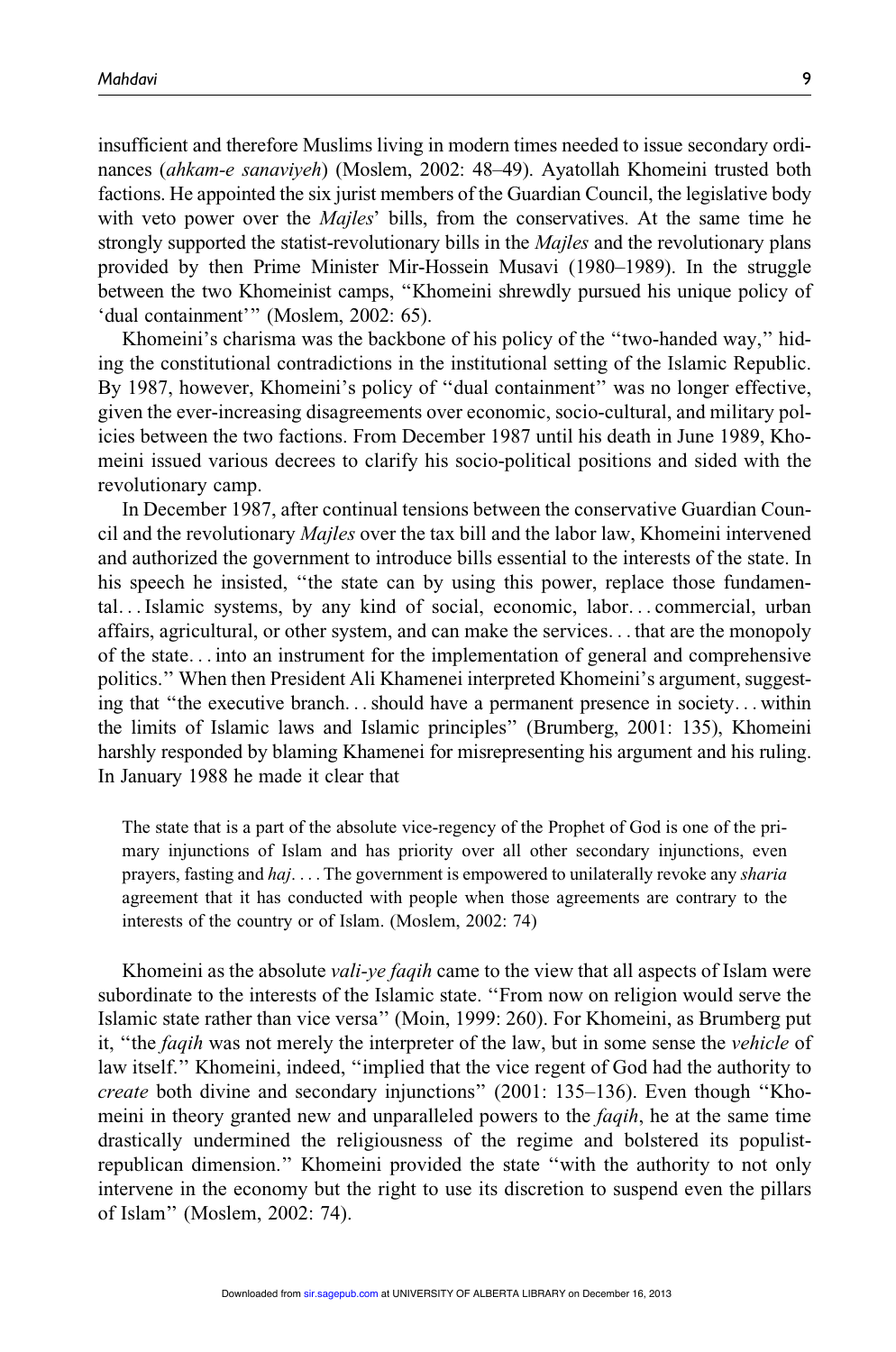Ayatollah Khomeini's statement was bold but certainly not new. ''Khomeini had long believed in the utilitarian tasks of government and had used the term *interests* in the context as far back as 1941'' (Brumberg, 2001: 136). This time, however, he clearly ''broke from the historical position of the religious establishment in Iran with regard to state ordinances'' (Moslem, 2002: 74). The statement was extremely significant, because Khomeini as the absolute *vali-ye faqih* "by design or default" laid the foundation for greater tensions over his legacy and, indeed, over ''the very nature and role of the state.'' The revolutionary Khomeinists sought to institutionalize ''Khomeini's charisma in the *majlis* and government," while the conservative Khomeinists "tried to rescue the idea of charismatic rule by defending the investment of all authority in the person of the faqih'' (Brumberg, 2001: 136–137). Khomeini's exceptional statement in 1988, in sum, seemed to point towards an institutionalization of the absolute velayat-e faqih – a pragmatic rationalization, if not secularization, of the political order and the subjection of Islamic rulings to the interests of the Islamist rulers.

The "Poisonous Chalice" of the Peace. "After accepting the ceasefire" in the Iran-Iraq war, reported Khomeini's son, ''he could no longer walk... . He never again spoke in public... and he fell ill and was taken to the hospital'' (Moin, 1999: 270). By 1988 Khomeini realized the war was no longer in the interests of the state, and was undermining the very survival of the Republic. Despite his fiery talks against imperialism and the infidel enemy, as the founding father of the Republic Khomeini had no choice but, to use his own phrase, to drink from ''the poisonous chalice,'' and save the state: ''How unhappy I am because I have survived and have drunk the poisonous chalice of accepting the resolution... . At this juncture I regard it to be in the interest of the revolution and of the system'' (Brumberg, 2001: 142).

Ayatollah Khomeini accepted the ceasefire in the summer of 1988 and died in the summer of 1989. During this period Khomeini expressed his ''absolute'' authority in three specific events. First, following the end of the war, the People's Mojahedin Organization, the opposition group based in Iraq, launched a military attack against Iran. The regime's response was harsh: the Mojahedin's forces were massacred on the battlefronts and several thousand jailed political opponents were executed in the prisons (Abrahamian, 1999). Second, Khomeini's *fatwa* against Salman Rushdie's novel *The Satanic* Verses created much tension between Iran and the West. Third, after a decision taken by the Assembly of the Experts in 1985 it was expected that Khomeini's loyal student, Ayatollah Hossein-Ali Montazeri, would succeed him. Montazeri was the only high ranking cleric who supported Khomeini's theory of *velayat-e faqih*, and contributed in theory and practice to the institutionalization of the *velayat-e faqih*. However, Montazeri frequently criticized the violation of human rights by the regime. He challenged the regime's new reign of terror in the summer and autumn of 1988. Disappointed with Montazeri's reactions, Khomeini asked him to resign and ordered the Assembly of the Experts to meet and make a decision on the future leadership of the Republic. The purge of the only Ayatollah loyal to the doctrine of the *velayat-e faqih* set the stage for the revision and the redefinition of Khomeini's theory of the *velayat-e faqih*.

The Succession: The Rationalization of the Velayat-e Faqih? There was one last work for Ayatollah Khomeini to fulfill before he [died in Ju](http://sir.sagepub.com/)ne 1989: his succession. With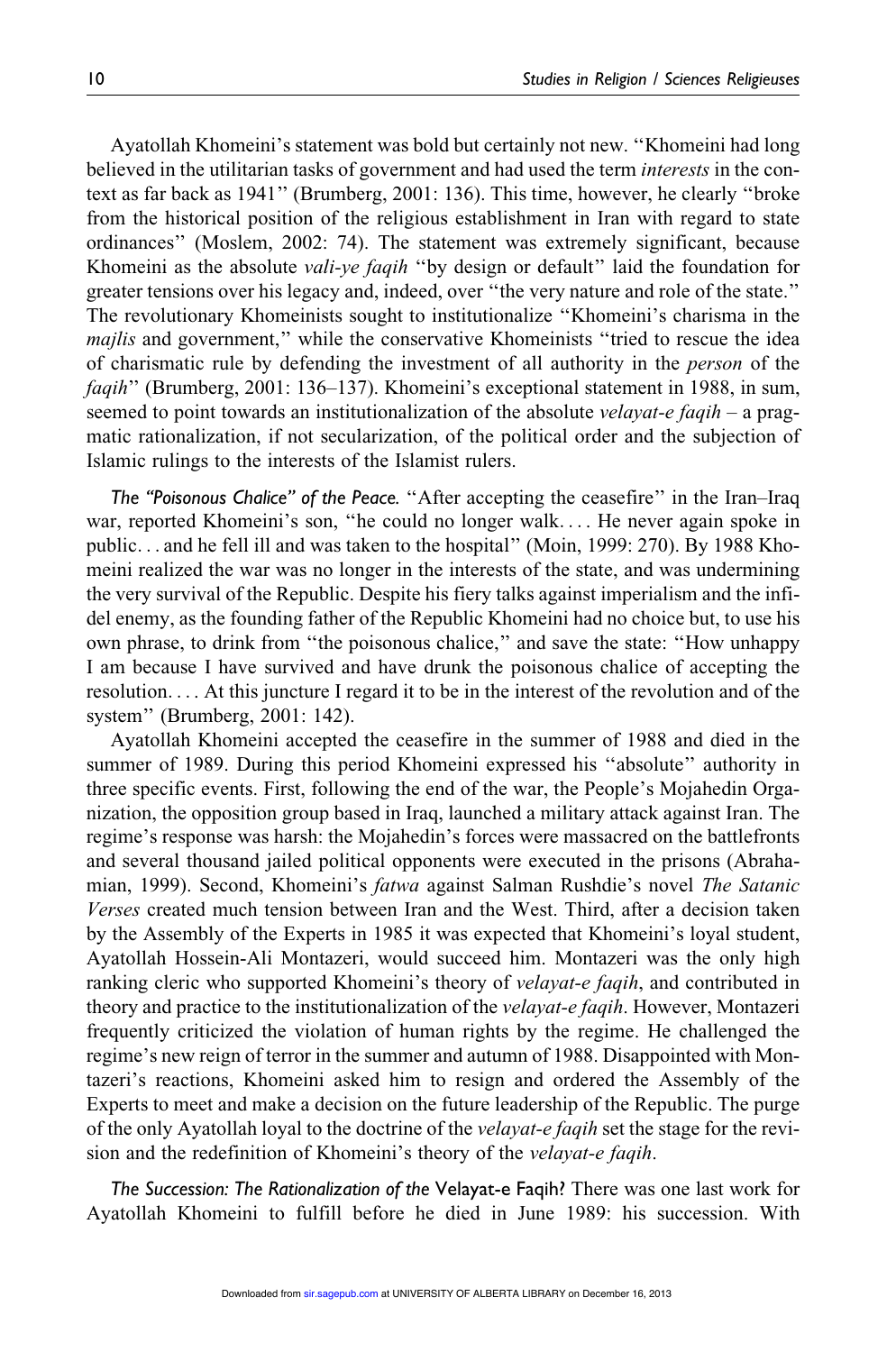Montazeri's dismissal, Khomeini needed to find a successor. The 1979 Constitution was explicit in setting out the theological qualifications of the *vali-ye faqih*, indicating that, in addition to all personal and political qualifications, only one among the Grand Ayatollahs, as the prominent *marjia*, or the source of imitation, could hold the office. The problem was that none among the Grand Ayatollahs was sympathetic to Khomeini's theory of velayat-e faqih. Moreover, the leading Grand Ayatollahs lacked the personal charisma or high political qualifications required for the office. However, there were a number of middle-ranking clerics who accepted Khomeini's theory and fulfilled the necessary political requirements. The pragmatic solution was to revise the Constitution to save the Khomeinist state.

The 1989 Constitution was a departure from the 1979 Constitution. It expanded the power of the faqih by transferring the president's task of coordinating the three branches of government to the office of the *velayat-e faqih*. It made it explicit that the *vali-ye faqih* holds an "absolute" power, by adding the phrase *motlaqeh* to the Articles 107–110, defining his absolute authority. The 1989 Constitution, under Article 110, listed the expanded authority of the vali-ye faqih.<sup>6</sup> More importantly, Article 109 of the amended Constitution separated the position of the *marjia* from that of the *faqih*, setting the stage for the selection of a new *vali-ye faqih* who could be a middle-ranking cleric. As specified in Article 109, the *vali-ye faqih* no longer needed to hold the religious qualification of the *marja-e taqlid*, or source of religious emulation. Khomeini's theory of the velayat-e faqih "received a blow, as it effectively, in the long run, separated the position of the 'leader' from the institution of marja'iyat, subordinating the latter to the state'' (Moin, 1999: 294).

Paradoxically, the priority Khomeini granted to the interests of the state led him to revise his own theory of the *velayat-e faqih* by reducing the theological qualifications needed, and separating the position of the *marjia* from that of the *faqih*. This surprisingly resulted in the separation of religion from politics! The rationalization of the office of the velayat-e faqih, however, did not lead to the ascendancy of democratic authority in the Republic. Rather, it was a boost toward the greater institutionalization of political absolutism.

On 3 June 1989 Khomeini died. The elected Assembly of the Experts appointed Ali Khamenei as the new leader of the Islamic Republic. Khomeini died; Khomeinism, however, survived and became routinized. The routinization of charisma and the succession brought some significant changes to the fate and future of the Khomeinist state. First, religious power shifted from the institution of the *velayat-e faqih* to the religious seminaries, and yet the political authority of the *vali-ye faqih* remained over and above the religious authority of the *marja-e taqlid*. Secondly, power was concentrated not in the hands of a vali-ye faqih, but in the office of the velayat-e faqih. Thirdly, the routinization of charisma transferred power not to the people, but to the more authoritarian conservative faction of the state.

In his book Kitab al Asfar (Book of Journeys), the mystic-philosopher Molla Sadra discussed the ''four journeys'' of purification leading to a state of perfection. Khomeini was fascinated by this notion. He saw this (new) Platonic path of perfection as the path of the Prophet. Drawing upon Molla Sadra's ''four journeys,'' Khomeini discussed this path of perfection in his lectures. The first journ[ey is ''from](http://sir.sagepub.com/) Mankind to God,'' in which Man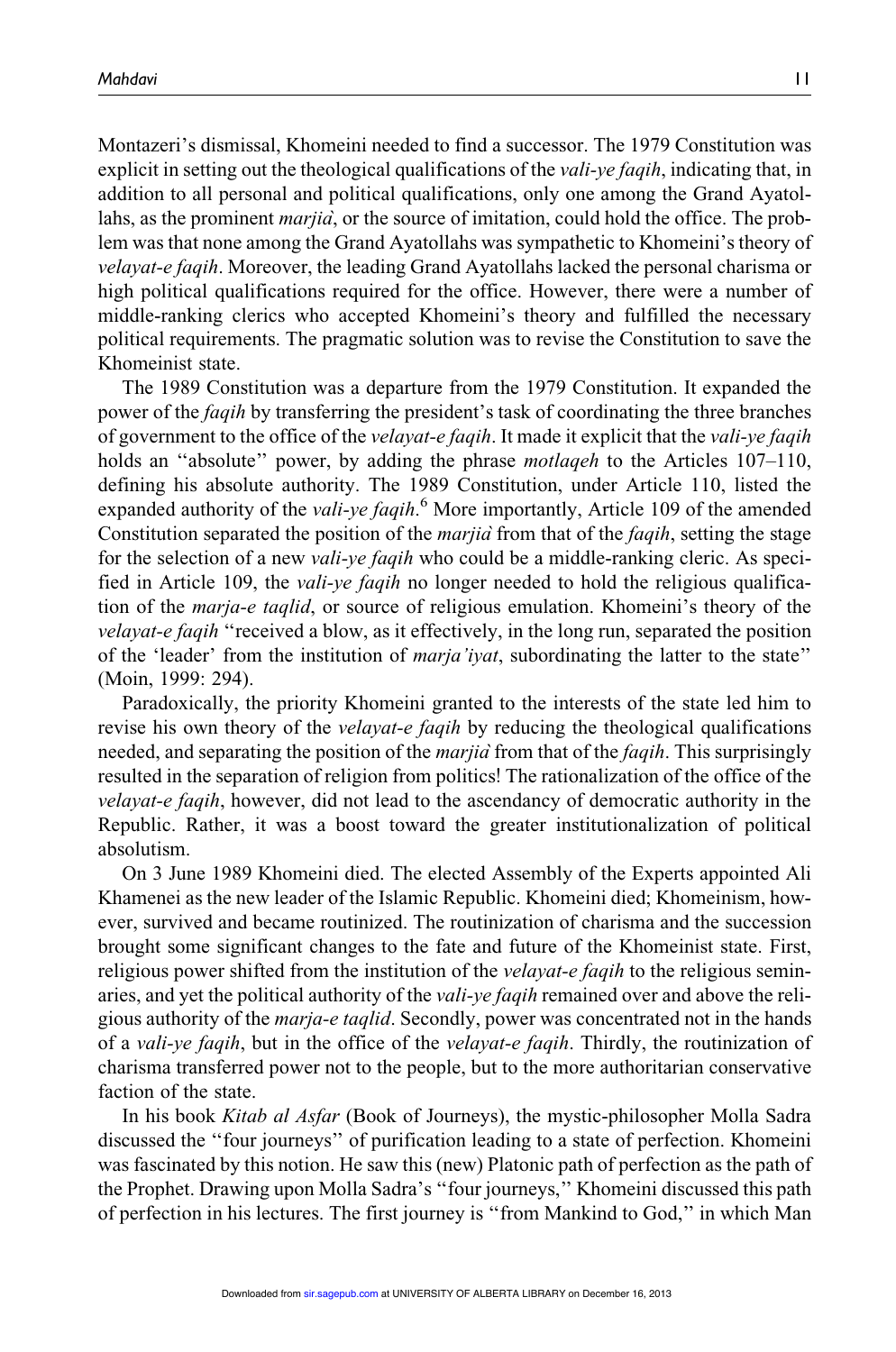leaves ''the domain of human limitations'' and purges his soul of all earthly desires. The second journey comes ''with God in God''; this means that Man submerges himself in the oceans of secrets and mysteries to acquaint himself with the beauty of God. The third journey is from God to the People, when Man returns to the people but is no longer separate from God, as he can now see His omnipotent essence. And the fourth journey is from people to people, in which Man has acquired Godly attributes with which he can begin to guide and help others to reach God (Moin, 1999: 49–50). In this final stage, prophethood and the perfect man are realized; the perfect man is the Imam and he is obliged to establish the *velayat* (guardianship) on earth, guiding the people and establishing an Islamic society. Ayatollah Khomeini's view of the absolute *velayat-e faqih* derives from his lifelong immersion in mysticism and (Platonic) philosophy, which rendered the absolute Truth, God's words, transparent to him. Such a mystical politician is an absolute political sovereign capable of overruling the sharia. He does not implement or interpret the sharia; he enjoys a full political agency/authority to act on behalf of the interest of the state. The interest and survival of the state/statesmen  $-\frac{f a q i h}{h}$ , not the  $\frac{f a h}{h}$  – is the guiding principle of the Islamic state he envisioned. The events following the presidential elections of June 2009 are a case in point, when the doctrine of the absolute velayat-e faqih turned the Islamic Republic into a clerical Leviathan accountable only to itself – neither to God, nor to the people, nor to human ethics.

Khomeinism after Khomeini: Multiple Faces of Khomeinism. Ayatollah Khomeini was ''a unique product of unique historical circumstances'' and thus ''irreplaceable.'' It was ''Khomeini who made the institution of the velayat-e faqih powerful, not the other way around'' (Milani, 2001: 225). Khomeini's charisma was not transferable to a successor. His successor, Ali Khamenei, who was designated by the ruling clergy, had neither religious credential nor charismatic personality, in Max Weber's terms, to be ''awakened'' or ''tested.'' Thus, unlike Khomeini, who depended on his own charismatic authority, Khamenei was dependent on his conservative peers. Ali Khamenei's ''lack of an independent base of support was the critical factor in his selection as the faqih; he did not seem threatening to the rival factions. Aware of his shortcomings, Khamenei in the early stage of his rule stayed above factions'' (Milani, 2001: 224). And yet, because he lacked the character required for mediating between the rival factions and balancing their power, he became closer to the conservatives, with whom he shared attitudes and to whom he was indebted for support.

The first republic (1979–1989) of the Khomeinist state was essentially a ''one-man show'' dictated by Ayatollah Khomeini (Moslem, 2002: 143). Nonetheless, in the post-Khomeini era, the Khomeinist forces, with no charisma in politics, no war, and growing domestic opposition, were divided by disagreements over socio-political issues. The post-Khomeini state has gone through four different political periods: the second republic (1989–1997), the third republic (1997–2005), the fourth republic (2005– 2013), and the fifth republic (2013– ). Each republic presented a different face of Khomeinism.

The second republic (1989–1997), under President Hashemi Rafsanjani, routinized the revolutionary charisma and institutionalized the office of the *velayat-e faqih*. The neoliberal policy of reconstruction *(sazandegi)* weakened the social base of the regime,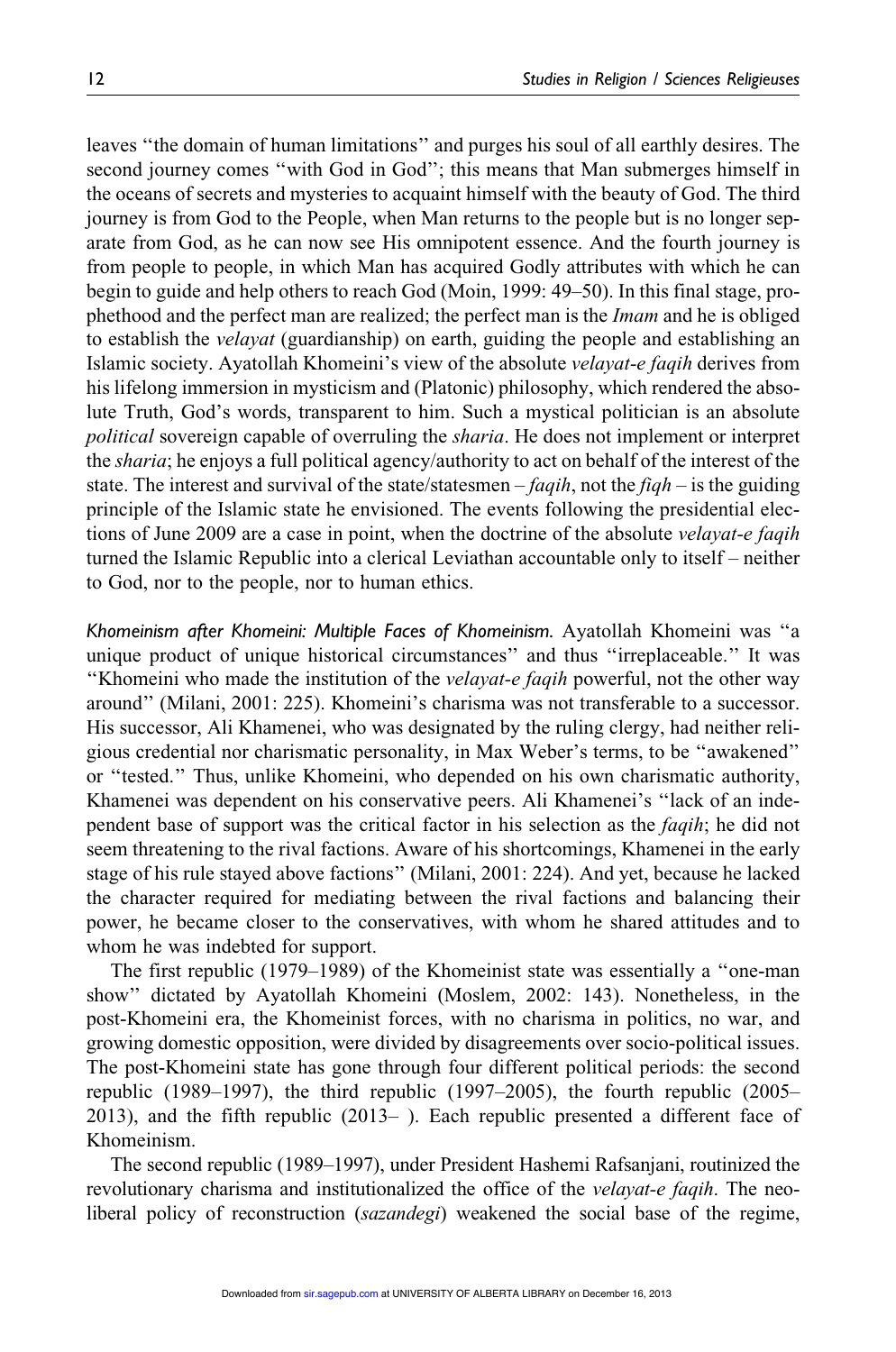escalated elite factionalism, and forced the regime to open up public space and allow a limited degree of socio-political liberalization. The politics of sazandegi, ''neo-liberal Khomeinism'', prioritized economic development over political development. The policy was far from a success because Iran in the mid-1990s was experiencing a growing socioideological disenchantment. Civil society managed to challenge the repressive intentions of the state. For conservatives, the harsh truth they had to accept was a growing gap between their socio-cultural values and those of the youth, the post-revolutionary generation. The state had failed to create the society Ayatollah Khomeini had envisioned. The youth were socio-culturally disenchanted, politically disappointed, and economically dissatisfied.

Religious and secular intelligentsia posed serious intellectual challenges to the ideological foundations of Khomeinism. Abdolkarim Soroush challenged authoritarian religious thinking: according to him, clerics, like other ''professional groups,'' hold a corporate identity, ''a collective identity and shared interest,'' and thus possess no divine authority (Brumberg, 2001: 205). The rule of the *vali-ye faqih*, Mojtahed Shabestari argued, is not divine and thus has to be subjected to democratic procedures. Ayatollah Montazeri suggested that *velayat-e faqih* "does not mean that the Leader is free to do whatever he wants without accountability" (Brumberg, 2001: 215). The *vali-ve faqih* ''we envisaged in the constitution has his duties and responsibilities clearly defined. His main responsibility is to supervise.'' For Mohsen Kadivar, the ''central question that the clergy faces today is whether it can preserve its independence... in the face of an Islamic state, since it does not want to fall victim to the fate of the Marxist parties of the former communist states'' (Brumberg, 2001: 238). He boldly argued that such a political version of the *velayat-e faqih* existed neither in the Qur'an, nor in the Prophet's nor the Shiite Imam's traditions (Kadivar, 1998).

By the late 1990s, the intensity of Iran's factional politics was a fact, providing much opportunity for the unexpected victory of the reformist presidential candidate Mohammad Khatami, on 23 May 1997. Khatami became the candidate for change, and received the people's protest vote, making him a ''Cinderella candidate'' (Milani, 2001: 29) and eventually an ''accidental president'' (Bakhash, 2003: 119) of the Islamic Republic. The reformist republic stood on three intellectual pillars: Islamic constitutionalism, promoting civil society, and Islamic democracy. All three intellectual pillars were bound to the lasting legacy of Khomeinism, which created a limited and inchoate subjectivity never independent of the *vali-ye faqih*. The fall of the reformist republic (1997–2005) symbolized in part the crisis of Khomeinism with a human face (Mahdavi, 2008).

The 2005 presidential election marked a new era in the Khomeinist state; an era of neo-conservative Khomeinism, which was consolidated in the disputed June 2009 presidential elections. The President of Iran's fourth republic (2005–2013), under Mahmoud Ahmadinejad, was a product of the state-security apparatus, the office of the *velayat-e* faqih, and Iran's neo-conservatives, a group of young members of Islamic Revolutionary Guards Corps whose acculturation was in the post-Iran–Iraq war period. They attempted to revive the social base of the regime among the urban and rural poor, which had been eroded in the post-Khomeini era. The president of the fourth republic spoke about distributive social justice, promised to fight Iran's new class of mafia-like rentiers, the clerical noble-sons (*aghazadeh-ha*),<sup>7</sup> and assured the poor that he would bring the "oil money to their table.'' The irony is that n[eo-conserv](http://sir.sagepub.com/)ative Khomeinists were dependent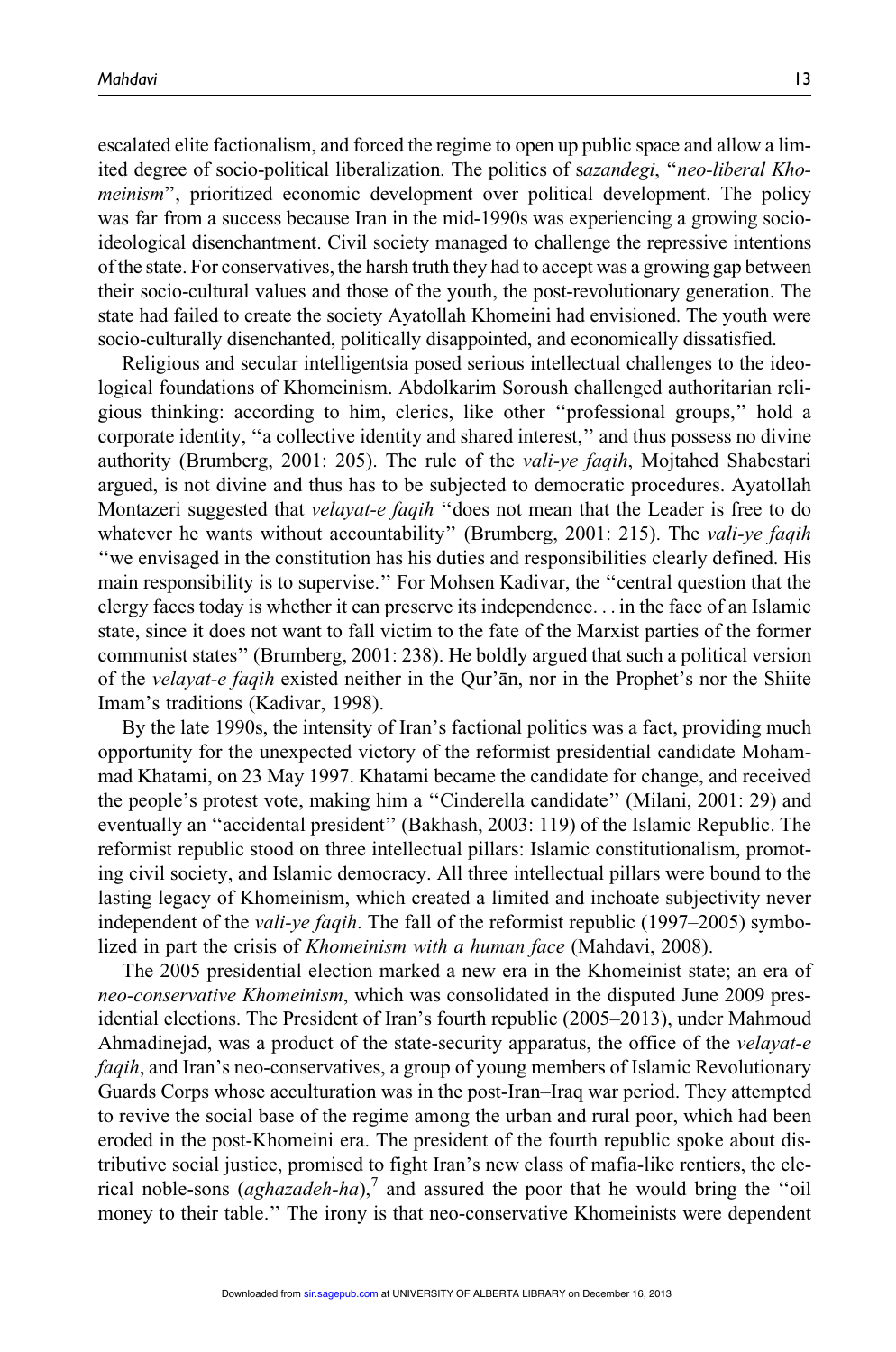on the state's rents and the shadow-economy, run by the revolutionary foundations controlled by the office of the *velayat-e faqih*.<sup>8</sup> Their populist slogans were instrumental in serving their pragmatist purpose, i.e. to replace the old oligarchy with a new one and to establish a populist, centralized state backed by the lower classes and sponsored by petro-dollars.

It is widely believed that with the rise of Iran's neo-conservatives to power, the Islamic Republic's social base might shift from the coalition of the *mullahs* and merchants to one of the revolutionary security and military forces. For the first time, a Khomeinist (ex-)military man and not a Khomeinist *mullah* was the president of the Republic. The conservatives, in spite of their internal conflicts, gained complete control of the Republic, and the absolute rule of the *vali-ye faqih* Khamenei seemed at hand. However, for the first time in the Islamic Republic, the public and the reformist elites have openly challenged the authority and legitimacy of the vali-ye faqih in the popular democratic Green Movement.

In the presidential elections on 14 June 2013, Hassan Rohani was elected as the seventh president of the Islamic Republic of Iran. His four-year term, which started on 3 August 2013, brought to an end Iran's fourth republic (Ahmadinejad's presidency) and began Iran's fifth republic (2013– ).

#### II. Ali Shariati: A Master Synthesizer, a Three-dimensional Man?

Ali Shariati (1933–1977), born into a religious family, received his doctorate in 1963 from the Sorbonne's Faculté des Lettres et Sciences Humaines, and died in London in 1977. He is widely regarded as the Voltaire of the 1979 revolution. His popularity came to exceed that of almost all other religious and secular intellectuals in pre-revolutionary Iran. And yet, Shariati was ''ignored by the secularists, admonished by the clerics, and punished by the Shah's regime... . The first camp considered him peripheral, the second treated him as an enfant terrible, and the third viewed him as a troublesome Islamic-Marxist who needed to be silenced'' (Boroujerdi, 1996: 105).

Shariati's discourse is debated among his passionate disciples, his relentless antagonists, and academic analysts. Was he a revolutionary secular thinker who used religious idioms to please the religious masses, or an original Muslim intellectual who developed novel critical synthetic theories suited to the Iranian context? Was he a totalitarian ideologue who rejected democracy, or a radical democrat with egalitarian leanings? Was he an anti-Western fanatic, or a modern critic of the imperialist West and hegemonic Westernization? Was he a modern theorist of the Islamic state or a critic of clericalism and organized religion? (Hunter, 2009: 50). Answers to these questions vary, depending on which aspects of his works are examined. Shariati shifted his position during different stages of his life and there are differences between the earlier Shariati and the later Shariati. Shariati's thought must be historicized and contextualized. As such, Ehsan Shariati (2008) argues that one needs to challenge the conventional reading of Shariati's Islamist revolutionary discourse on two levels. First, there is a clear distinction between Shariati's core and contingent ideas. While Shariati's contingent ideas were more relevant to the pre-revolutionary Iran, his core ideas contributed to the critique of the post-revolutionary conditions in Iran. Moreover, like other thinkers, Shariati's ideas were in the making and developed ov[er time; he](http://sir.sagepub.com/) shifted his positions on a number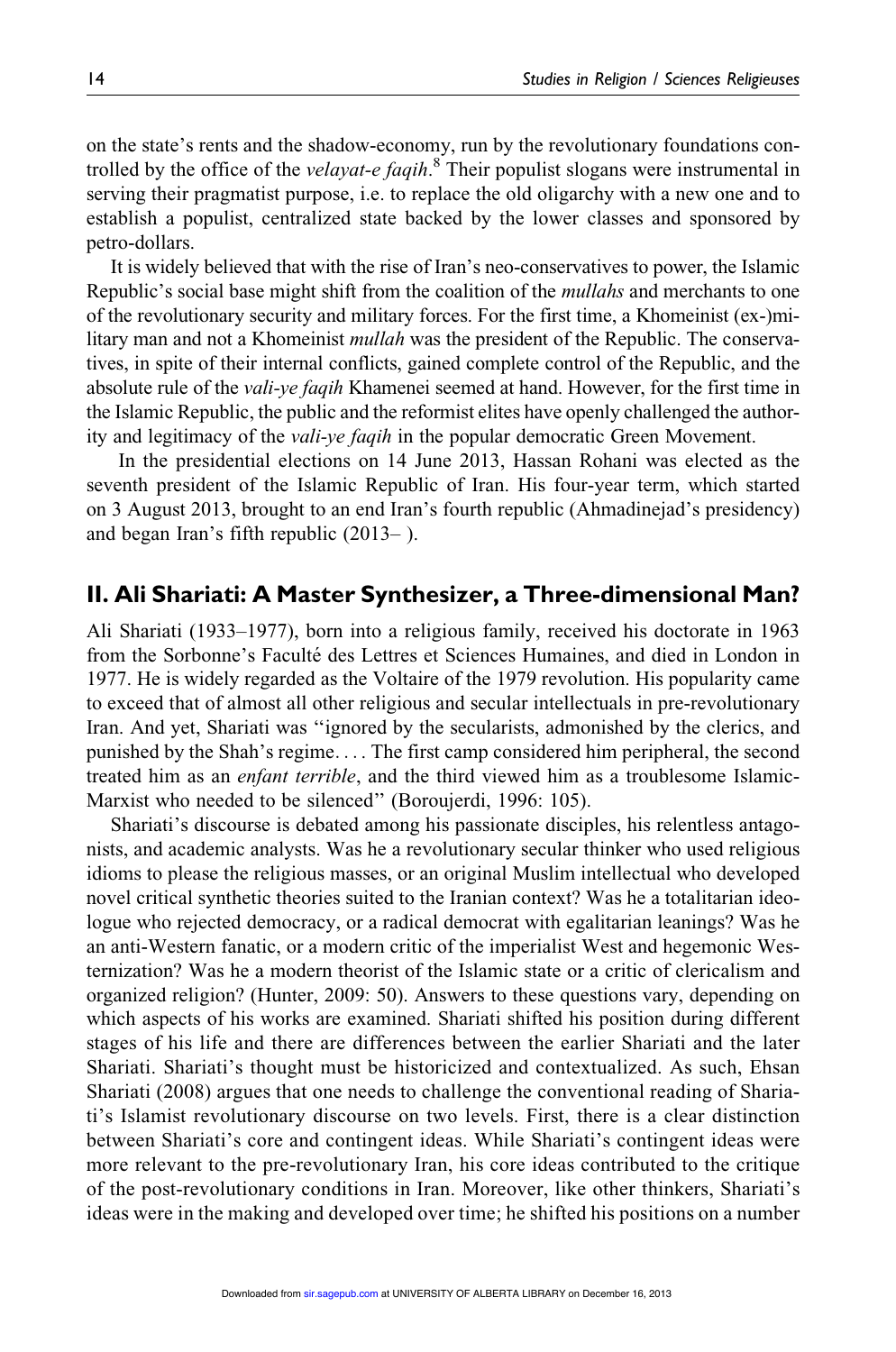of issues. As such, a clear distinction must be made between the mature Shariati, especially in his post-prison period, and the young Shariati, especially before and during the Hosseinieh Ershad period.<sup>9</sup> The young Shariati delivered his lectures at Mashhad University and Hosseinieh Ershad in Tehran (1963–1973). After the latter's closure, he was imprisoned and later banned for life from giving public lectures (1973– 1977). The terms ''young Shariati'' and ''mature Shariati'' are attributed to these periods, respectively. It is worth noting that even the ideas of the young Shariati during his

time at Mashhad University and at the Ershad in Tehran were not identical. As for the mature Shariati, his new ideas were developed before and during his imprisonment after the closure of the Ershad but were clearly manifested in his post-prison writings (Mahdavi, 2011). Second, Shariati died in London in June 1977, shortly before the revolution. Whether Shariati, the ideologue of the revolution, anticipated that a revolution under the banner of religion would bring clerics to power is a question that warrants further examination. However, what is clear is that Shariati's thought developed before the 1979 revolution. The post-revolutionary context requires new thinking, and Shariati's core ideas potentially contribute to such a new thinking/context. Shariati is an unfinished project and there is much to develop in his thought (Ehsan Shariati, 1379/2000).

Shariati's Discourse: Core Ideas. In Shariati's absence, the intrinsic meaning of his ideas based on a radical deconstruction of Islamic thought was lost in the excitement of the revolution. One of Shariati's intrinsic/core ideas concerns the concept, nature, and function of religion, and deserves a closer examination.

(a) Religion. Interpreting the role and function of religion in a sociological context in line with Max Weber and Emile Durkheim was one major source of separation between Shariati and the ulama. Weber was preoccupied ''with 'economic contributions of Protestant ethics' and Durkheim with contributions of religion 'to a sense of membership in human society''' (Yousefi, 1995: 93). In his attempt to illustrate a progressive notion of religion in contrast to a reactionary and archaic approach to it, Shariati followed the Durkheimian dichotomy of the ''state of effervescence'' and ''mechanical or organic solidarity.'' In Shariati's view, religion as a movement is a modern school of thought/ideology and religion as an *institution* is a collection of dogma, or *mazhab-e sonnati* (traditional religion). Shariati himself stressed these differences emphatically: ''Religion has two aspects; one is antagonistic to the other. For example, nobody has hatred against religion as much as I do and nobody has hope in religion as much I do'' (Yousefi, 1995: 73).

Shariati succeeded in producing ''a radical layman's religion that disassociated itself from the traditional clergy and associated itself with the secular trinity of social revolution, technological innovation, and cultural self-assertion.'' He, indeed, ''produced exactly what the young intelligentsia craved'' (Abrahamian, 1982: 473). A radical and critical account of the status quo was in many ways congruent with the demands of the university students, middle class intellectuals, and the urban classes of workers and migrants. Shariati's central argument urged two interconnected and concurrent revolutions in Iran: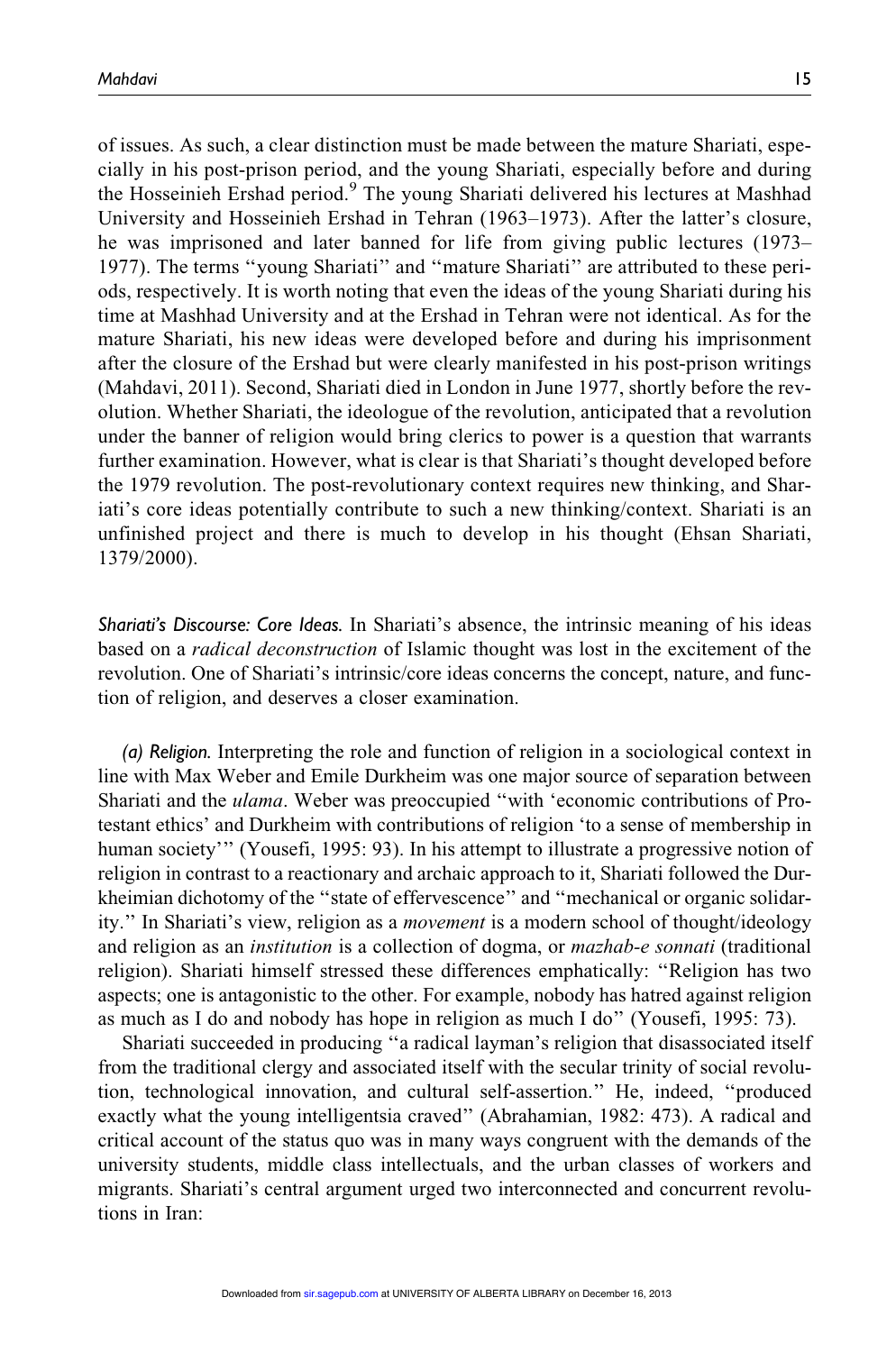A national revolution to end all forms of imperial domination and to vitalize... the country's culture, heritage, and national identity; and a social revolution to end all forms of exploitation, eradicate poverty and capitalism, modernize the economy and most important of all, establish a just, dynamic, and classless society. (Abrahamian, 1988: 292)

The task of carrying forth these two revolutions, Shariati argued, is in the hands of the Iranian rushanfekran (enlightened thinkers, intelligentsia), who are privileged by living ''in a society whose religious culture, Shiism, was intrinsically radical'' (Shariati, 1979a: 19–20, quoted from Abrahamian, 1988: 292).

For Shariati, ''social objectivity creates religious subjectivity,'' not the other way around. This is how the socio-political hierarchy creates polytheism. The struggle between monotheism *(towhid)* and polytheism *(shirk)* is a social and not a theological struggle between two social forces in history. Polytheism is a religion of polytheistic social formation, such as unjust, racist, and patriarchal forms of domination; it aims to justify the status quo. Monotheism, in its socio-historical terms, is the struggle for human emancipation; it aims at self- and social awareness (khod agaahi)/responsibility (Shariati, 1981b: 30). ''If I speak of religion,'' Shariati argued, ''it is not the religion which has prevailed in human history, but a religion whose prophets rose for the elimination of social polytheism. I speak of a religion which is not realized yet. Thus our reliance on religion is not a return to the past, but a continuation of history'' (Shariati, 1998: 18). In Religion against Religion he argues that organized/institutionalized religion has always undermined the emancipatory aspect of religion. Religion is ''human awareness,'' a ''source of existential and social responsibility'' against the structures of domination (Shariati, 1978, 1991: 221–223). According to this formulation, structures of domination rest on a triangle of economic power, political oppression, and inner ideological/cultural justification. Shariati provided a critique of the three pillars of the ''trinity of oppression":  $zar - zur - tazvir$  (gold – coercion – deception) or  $tala - tigh - tashih$ (gold – sword – rosary), meaning material injustice (estesmar); political dictatorship (estebdad); and religious alienation (estehmar). He offers a three-dimensional ideal type – a trinity of freedom, equality, and spirituality (*azadi*, *barabari*, and  $erfan$ ) – in opposition to the trinity of oppression and in recognition of both existential and social responsibility, self- and social awareness. Each of these ideals emerged in response to human problems. However, they soon created a new set of problems as they were disassociated from each of the other two. Freedom without equality degenerated into a freedom of markets, not human beings; equality without freedom undermined human dignity; and spirituality without freedom and equality created the worst form of polity. They all turned into regressive forces, new means of domination, and served the status quo (Shariati, 1982: 37). The unity of three ideals would free human beings from the bond of divine and materialistic determinism. It ''frees mankind from the captivity of heaven and earth alike and arrives at true humanism'' (Shariati, 1987: 85, 90).

More specifically, the core of Shariati's discourse is about freedom and democracy without capitalism, social justice and socialism without authoritarianism, and modern spirituality without organized religion and clericalism. For Shariati, the existing democracies offer only a minimum requirement of an ideal radical democracy. A maximalist Shariati tends to agree with a radical democ[racy.](http://sir.sagepub.com/) [Simil](http://sir.sagepub.com/)arly, Shariati's strong egalitarian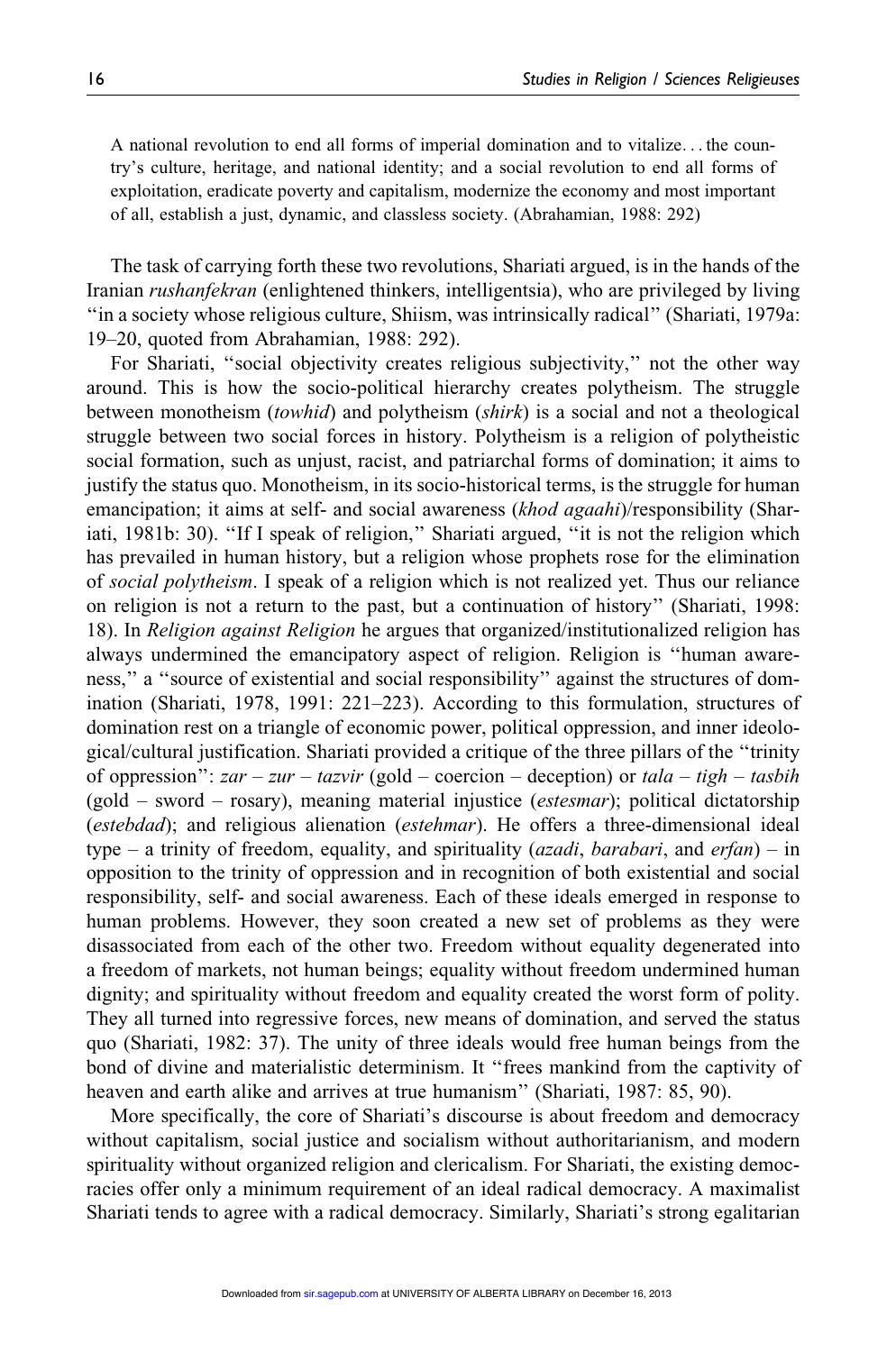leanings and constant critique of class inequality make him a socialist thinker; however, for him socialism is not merely a mode of production but a way of life. He is critical of state socialism, worshipping personality, party, and state; he advocates humanist socialism. For Shariati, freedom and social justice must be complemented with modern spirituality. Shariati is well aware that the shortcomings of mysticism become ''a shackle on the foot of the spiritual and material evolution of mankind'' and it ''separates man from his own humanity. It makes him into an importunate beggar, a slave of unseen forces beyond his power; it deposes him and alienates him from his own will. It is this established religion that today we are familiar with'' (Shariati, 1982: 52–53, 59–60). However, he favors modern critical *erfan* and spirituality, as it offers a critical dialogue with other religious traditions and modern concepts. It is, in fact, a post-religious spirituality. According to Shariati, ''by pursuing values that do not exist in nature, [the] human being is lifted above nature and the spiritual and essential development of the species is secured. *Erfan* is thus a lantern shining within humanity'' (Shariati, 1982: 64). For Shariati, the trinity of freedom, equality, and spirituality is not a mechanical marriage of three distinct concepts. Rather, it is a dialectical approach toward self- and social emancipation; it puts together three inseparable dimensions of individual and society.

(b) State and democracy. Shariati's position on democracy and the role of intellectuals in the state and the Islamic state is most controversial. Shariati was a man of his time; his thought developed in the context of pre-revolutionary Iran. He thought that Iran still remained in the age of faith, as Europe had in the late feudal era, on the eve of the European Renaissance. The rushanfekran (intellectuals/intelligentsia), Shariati argued, were the critical conscience of society and obliged to launch a ''renaissance'' and ''reformation.'' As such, a young Shariati favored the concept of ''committed/guided'' democracy. In Ummat va Imamat (Community and Leadership) he advocated the idea of ''committed/guided democracy," meaning that the *rushanfekran* are obliged to raise public consciousness, and guide public opinion in a transitional period after the revolution. Such a revolutionary leadership would transform the ignorant masses  $-ra's)$  into informed citizens  $-ra'y)$ , and a procedural formal democracy into a substantial radical democracy (Shariati, 1987).

The young Shariati described *ummat* as the ideal Islamic society, characterized by commitment, dynamism and evolution. Since *ummat* is in constant motion and its innate characteristic is "becoming" rather than "being," it requires a leadership (*Imamat*) to guide the *ummat* as it is threatened by stagnation and the danger of joy, which replaces betterment and perfection. Shariati argues that, as a necessary phase for the attainment of a true Islam, the Imam is to be neither elected by people nor appointed by other sources of power. Since the *Imam* has all the virtues of being an *Imam*, it is immaterial whether he becomes the choice of all members of society or that of only a few. Here, Shariati refers to the prophecy that the rushanfekran carry on their shoulders to guide their society, which is the same one as the prophets fulfilled in the past (Shariati, 1979a). Therefore, at least for a short period, a young egalitarian Shariati was skeptical of procedural democracy in the Third World; his skepticism was primarily based on the experience of the newl[y independ](http://sir.sagepub.com/)ent countries after World War II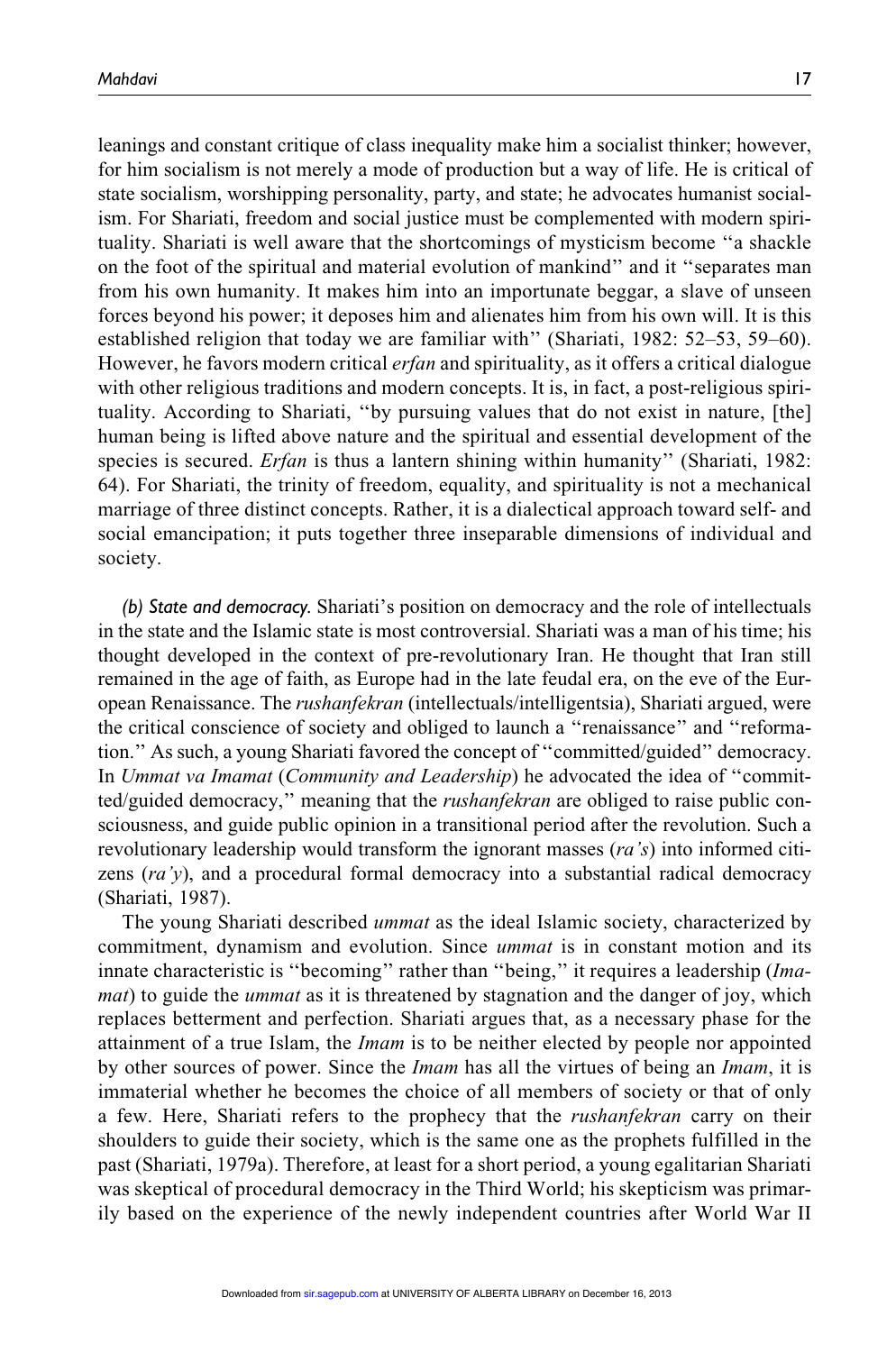where the ignorant and conservative masses ''would not be attracted by a progressive leadership concerned with the total transformation of society's old modes of thought, concepts and ways. If the people were to vote under such circumstances, Shariati argues that their vote would be for ignorant and conservative leaders like themselves'' (Rahnema and Nomani, 1990: 67).

Shariati's position should be examined in the context of the Non-Aligned Movement summit in Bandung in 1954, where the revolutionary leaders advocated ''committed/ guided democracy'' to stop the manipulation of public opinion in the electoral process in post-colonial new states. In the phase of transition from the old order to the new society ''the principle of democracy (was) considered to be in contradiction with the principle of revolutionary change, progress and leadership'' (Rahnema and Nomani, 1990: 67). Nonetheless, the mature Shariati changed his earlier position and explicitly rejected dictatorship of any form or of any social class (Shariati, 1979a: 257–258, 342). According to the later Shariati, the principal agents of change in history and society are the people, not political or religious elites. In the social context, he explicitly argued, the notion of God in the Qur'an can be equated with the people: "We can always substitute the people for God'' (Shariati, 1994: 153). As such, the theory of committed/guided democracy does not capture the core of Shariati's political theory.

Did Shariati advocate a religious state? Shariati articulated a humanist Islamic discourse in that people are the only true representative of God on earth. In Religion against Religion Shariati accused the clergy of monopolistic control over the interpretation of Islam in order to set up a clerical despotism (estebdade ruhani); in his words, it would be the worst and the most oppressive form of despotism possible in human history, the ''mother of all despotism and dictatorship.'' The religious state, he argued, is a clerical oligarchy. It is a clerical despotism. It is not accountable to people because it projects itself as God's representative on earth. The basic rights of the opposition groups, nonreligious and religious other, are denied because they are God's enemy. Brutal injustice is justified in the name of God's mercy and justice (Shariati, 1987: 206). However, for Shariati, modern spirituality, not organized religion, still plays a constructive role in the public sphere.

# Shariati's Discourse after Shariati: Unthought in Shariati's Thought

A new generation, disenchanted with Khomeini's Islamist ideology and unsatisfied with the neo-liberal hegemonic discourse, is again looking to Shariati. His critical stance toward tradition and modernity, clericalism and neoliberalism, shallow reformism and militant revolutionary approach, together with the admiration of *radical reform* both in religious thought and in socio-political structure, appeals to segments of the new generation in Iran. The discourse is particularly appealing to its supporters because of its social, not theological, approach to democratization, its *egalitarian* leanings toward socio-political change, and its emphasis on societal empowerment and sustainable change from *within*. However, there is something unthought in Shariati's thought: radical Islamism, the Islamic state, and the questions of ideal types/utopia are three significant aspects perhaps insufficiently thought [through](http://sir.sagepub.com/) [by](http://sir.sagepub.com/) Shariati.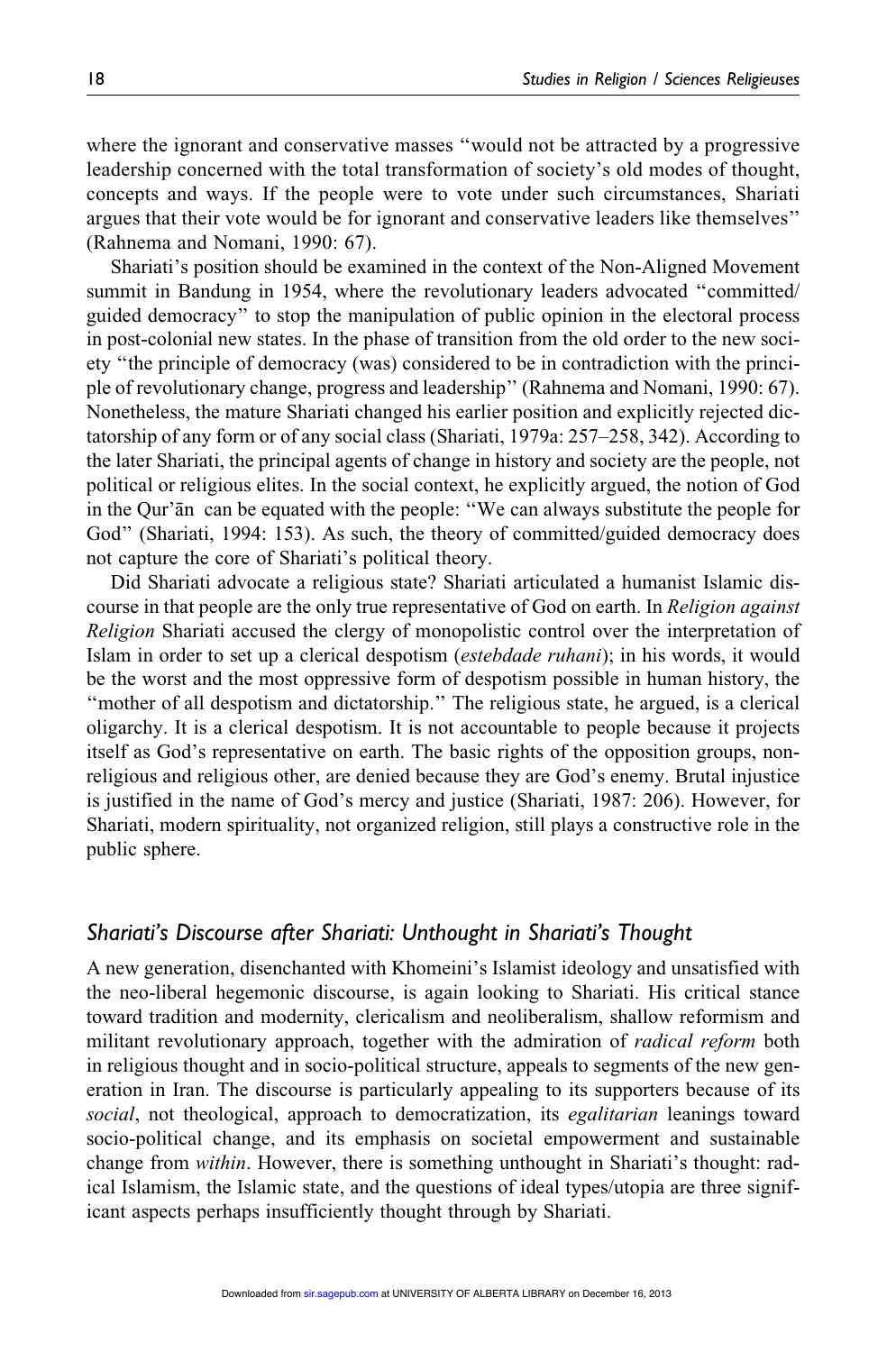(a) Radical and Revolutionary Islamism. Shariati accused the *ulama* of becoming an integral part of the ruling classes, and looking back to some mythical glorious age. In his view, the ulama treated "the scriptures as if they were fossilized, scholastic parchments rather than inspirations for a dynamic revolutionary world outlook'' (Abrahamian, 1988: 296). It is evident from his writings that he visualized an Islam without the monopoly of the clergy on religious inspiration and interpretation. However, revolutionary Islamism in the postrevolutionary Iran is probably one of the most significant aporias in Shariati's thought. Clerical authority and organized religion (ruhaniyyat), Shariati argued, represented Safavid Shiism: a passive, apolitical, and distorted version of revolutionary Alavid Shiism. Clerical Islam, he argued, served as a socio-cultural base of political despotism by withdrawing religion from its public responsibilities, depoliticizing it except for legitimizing the current social order, and transforming it into individual piety and asceticism (Shariati, 1981a: 111). The solution, he thought, was an Islamic reformation. ''It was precisely over the issue of clerical authority'' that Shariati called for an Islamic Reformation. But an Islamic Reformation, Abrahamian argues, remained a difficult task, since the ulama have provided the dominant interpretation of Islam over the centuries (Abrahamian, 1989: 119– 124). Moreover, Shariati underestimated the socio-organizational power of the clergy and the rise of radical Islamism in post-revolutionary Iran. He never anticipated the return and reincarnation of the same conservative clerical Islam of Safavid Shiism but masked with a revolutionary Alavid Shiism. Islamism was unthought in Shariati's thought. Hence, the post-revolutionary context probably requires rethinking about the nature and methods of Islamic reformation.

(b) Islamic State. While Shariati never explicitly supported a secular democracy, a new reading of Shariati's discourse in post-revolutionary Iran explicitly rejects the concept of an Islamic state and advocates a secular, or urfi, democracy. For Ehsan Shariati, for example, the state is a neutral secular entity and must remain neutral to all religions and ideologies. The state's legitimacy derives from public reason and the free collective will of the people. As such, a new reading of Ali Shariati's discourse would affirm political secularism, but remain critical of philosophical secularism, the positivist rationalism of secular modernity. Moreover, to use Mohammad Iqbal Lahouri's concept, this reading would advocate ''spiritual democracy,'' not religious democracy (Ehsan Shariati, 2008). In the same way, Hassan Yusefi-Eshkevari (2011) argues that from a purely Islamic perspective, it may be argued that political power is an  $urfi$  and worldly question. He explicitly challenges two pillars of the Islamic state, namely, the ''divine legitimacy of power'' and ''full implementation of Sharia.'' Political power including ''the Prophet's rule in Medina was the result of a social contract.'' Neither the power of the state nor the Sharia is divine. An Islamic state is an Islamist human construction. Similarly, Reza Alijani (2011) advocates democratic secularism. He identifies two types of religiosity and two types of secularism. While the Sharia-based religion and radical/fundamentalist secularism are not compatible, the human-based religion and democratic secularism are compatible. Democratic secularization separates the religious and political institutions but highlights the normative value of religion in the individual, social, and political spheres.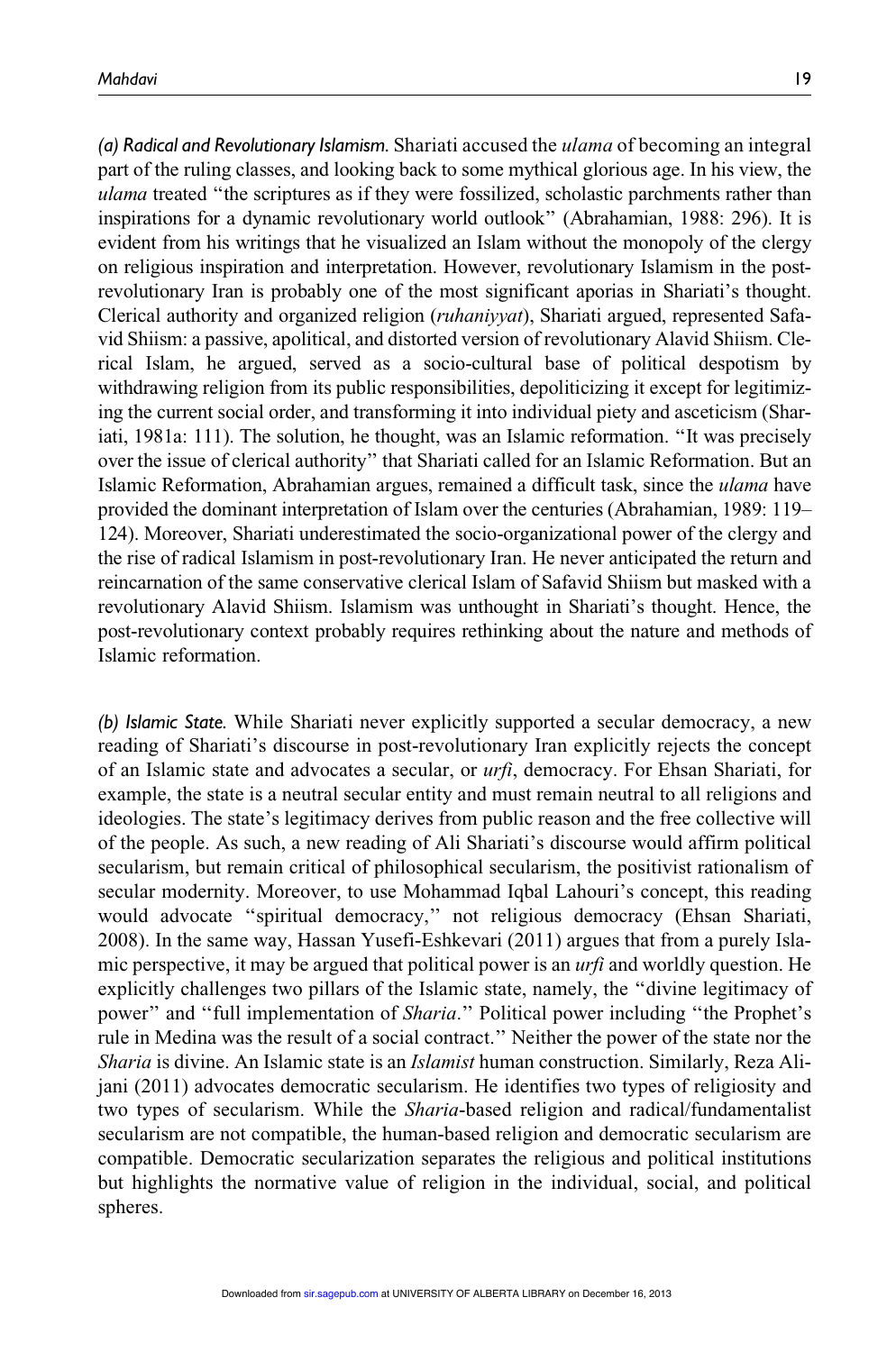(c) Ideal Types in Practice. Shariati's trinity of freedom (azadi), equality (barabari), and spirituality (erfan) is a novel contribution to the idea of an "alternative modernity," or ''multiple modernities''; it masterfully problematizes the conventional discourses, but offers little clear alternative theory or a practical road map. What is the contribution of erfan in the public sphere, and how does this shape or inform the other two pillars, azadi and *barabari*? How does such a critical constructive *erfan* translate into a workable progressive socio-political project? More specifically, the question is whether and how the "trinity theory" translates into a workable synthetic political model of spiritual social democracy.

# III. One Bed and Two Dreams: Two Discourses, Three **Distinctions**

Ayatollah Khomeini's and Ali Shariati's discourses are both radical and Islamic. Both discourses re-invented the Islamic tradition/identity under threat from the Shah's autocratic modernism. Both of them advance public religion in the service of sociopolitical change. Finally, in both discourses the state is not simply a neutral agent for the implementation of the majority's votes, but rather an agent of change with prior commitments to a set of principles/objectives. However, these discourses differ radically on the three concepts of radicalism, public religion, and state.

(a) Radicalism. Khomeini's discourse is ultimately a radical effort to revive clerical Islam through a traditional theological interpretation of Islam and its re-articulation in the public sphere. It is an effort to revive the status of the clerical class, which had been slowly eroded in the modern era. Ayatollah Khomeini's *radical* interpretation of the theory of velayat-e faqih produced no less than an *oligarchic* discourse to serve the guardianship (velayat) of the Islamic jurist (faqih). The *radical* trait of this discourse, then, is its new reading of the old and apolitical concept of *velayat-e faqih* from the vantage point of theological or clerical Islam. In doing so, the discourse presents *velayat-e faqih* as the singular legitimate form of governance.

The *radical* character of Shariati's discourse, on the other hand, is manifested in the deconstruction of religion and the restructuring of its essence in the form of religious reform. Distinguishing between ''calendar time'' and ''cultural time'' Shariati argued that the Iranian society of the 1960s and 1970s had yet to reach the cultural content of the 20th century, or even that of the age of the Industrial Revolution. Instead, its cultural time corresponded more or less to that of the early Renaissance period. As such, the responsibility of Iranian intellectuals was described as being similar to that carried out by the likes of Luther and Calvin in the history of the West. Moreover, Shariati argued that contrary to Europe in the Middle Ages, in the Iran of the 1960s and 1970s the clerical class was still regarded as a major source of authority among the urban bourgeoisie as well as the urban and rural masses. He then concluded that what was needed was a deep transformation in the prevailing religious thought and a revolution in traditions in order to change their content and preserve their revised forms. This is the approach that Shariati advanced in his encounter with what he saw as an outmoded tradition, a stagnant culture, and yet a deeply rooted religion. In [his view, th](http://sir.sagepub.com/)is approach had the capacity to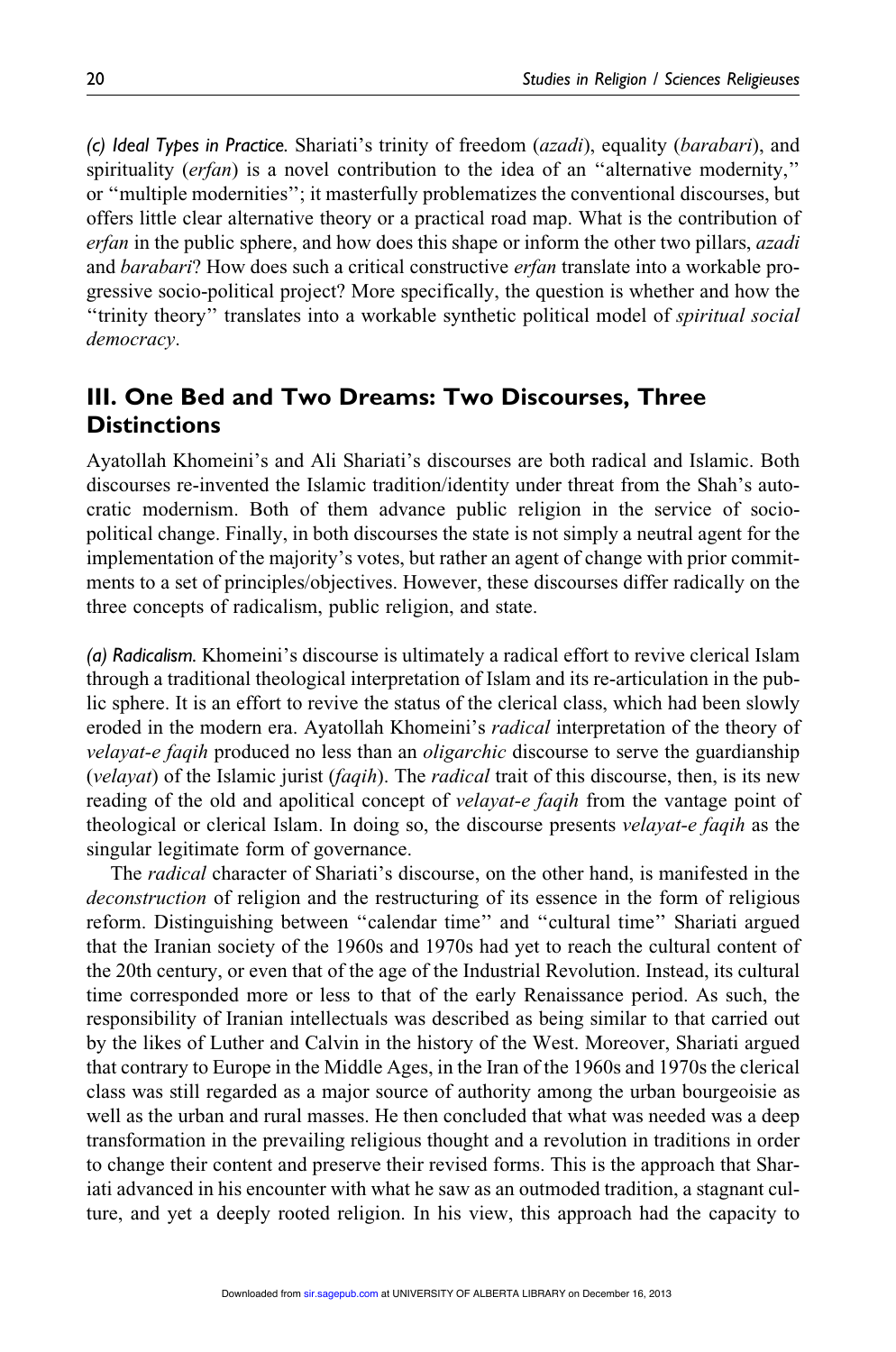achieve the revolutionary objectives of emancipating the masses without necessarily having the negative consequences of utilizing revolutionary *means*.

Shariati constantly quoted Georges Gurvitch in saying that instead of ''society'' we must speak of ''societies.'' Shariati believed in the possibility of creating different and unique experiences that would correspond to the particular conditions of each society. The western experience of religious reform, he argued, was not to be seen as a necessary and predetermined outcome for Iran's present or future. In this view, the future is but a synthesis of the present and the past. With a new interpretation, the past can be employed to serve our present and our future. This means a *renewal* in the present, rather than a *return* to the past. Deconstruction of religion is a radical critique of the past and the present. It is a radical effort (*ijtihad*) towards freeing society from the dominance of traditional Islam.

(b) Public Religion. Both discourses advocate public religion. Khomeini's discourse is primarily geared towards preserving or reviving the interest of the clerical class, while Shariati's is a project for reviving a national identity. On the basis of a radical reading of the concept of velayat-e faqih, Khomeini's discourse rejects any separation of religion from the state. Sharia is regarded as a sacred transcendental, and thus, it is to be implemented in the public and private spheres. However, Khomeini as the absolute *vali-ye* faqih came to the view that the Islamic state ruled by the vali-ye faqih is empowered to unilaterally revoke sharia when it is contrary to the interests of the state. Reason of state is one of the primary injunctions of Islam and has priority over all other secondary injunctions.

Shariati's discourse radically differs from Khomeini's discourse in its understanding of public religion. In his Deserta (Kaviriyat), Shariati explicitly rejects the divinity of sharia (Shariati, 1987). He believes in religious pluralism and never seeks any monopoly for religious truth. In these writings, Shariati readily engages with and speaks in the language of other religions. Not only does he adopt the spiritual language of other Semitic religions and Eastern traditions, he also identifies with non-religious personalities whom he sees as having had ethical and spiritual preoccupations.

In Khomeini's view, the public sphere is the exclusive domain of the faithful. For Shariati, on the other hand, religion in the public sphere is a basis for identity and a general direction for social change. Religion in the private sphere is a personal/spiritual experience beyond the boundaries of sharia.

The two discourses also differ in the ways in which they understand the public sphere and the role that religion plays in it. In Khomeini's view, the *vali-ye faqih* is the uncontested source of authority within the society and the state (the public sphere). The interests of the Islamic state ruled by the *vali-ye faqih* supersede the interests of individual and society. The *vali-ye faqih* is even empowered to revoke *sharia*, meaning the subjection of Islamic ruling to the interests of the Islamist ruler. Shariati and new readings of Shariati's discourse, on the other hand, distinguish between two different realms within the public sphere: in the social realm religion can play an active role in the formation of unions and professional associations, non-governmental organizations, interest groups, political parties, and different social–political movements. In the realm of the state, on the other hand, any official–legal intervention of religion is to be avoided. Shariati warns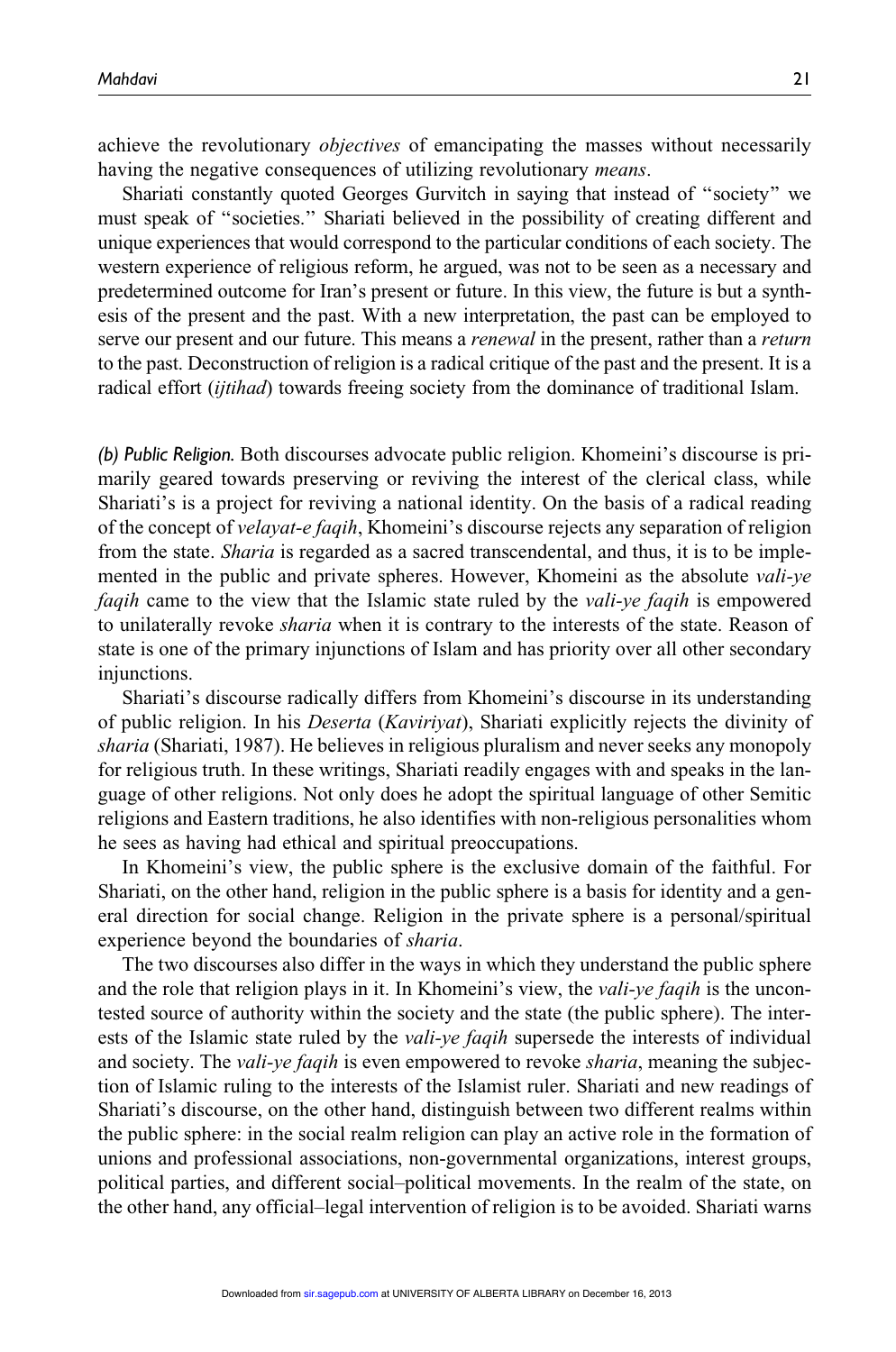that by making truth claims justified by religion, the religious state can conceal its tyranny behind a rhetoric of guiding and reforming the masses.

It may be argued that in Shariati's synthetic trinity, spirituality (erfan) has a preeminent status in giving meaning to both equality (*barabari*) and freedom (*azadi*). Equality, in his view, is not simply a just system of production and distribution, but also a philosophy that guides everyday actions and contains an *ethical* dimension. Emphasis on equality is not simply a class-based critique of capitalism. It also has important philosophical, ethical/moral implications, which can inform our engagement not only with the question of exploitation, but also with the issue of human dignity.

Similarly, spirituality can play a critical role in determining the nature of freedom and democracy. This is what Iqbal refers to as a ''spiritual democracy.'' Once again, this is not a mechanical amalgamation of liberal democracy and spirituality, but rather a conception of democracy informed by a *spiritual ontology*. Therefore, the role of religion at the state level is not – and cannot be – an official, legal, and institutional one. Religion can, however, play a constructive role in advancing a spiritual (and yet socially committed) perspective in politics. Any effort to make a particular interpretation of religion (be it modern or traditional) into the established, official, and institutional interpretation is contrary to the trinity of freedom, equality, and spirituality. The role of religion at the state level, then, is indirect and unofficial, and its presence is accepted only to the extent that it serves the objectives of the three aforementioned ideals.

(c) State and Democracy. The role of public religion in both discourses is often regarded as an indication of elitism and social engineering. Khomeini's theory of velayat-e faqih emphasizes the exclusive right of the clerical establishment to interpret religious truth and rule over the masses. Despite its populist rhetoric, Khomeini's elitist discourse essentially denies the ability of the masses to distinguish between right and wrong. It is, therefore, the religious elites (*ulama*) who must take the responsibility of social engineering. Khomeinism utilizes democratic mechanisms including elections as a device of mobilization and a means to advance its political objectives.

Shariati's discourse, and particularly his ideas of ''committed/guided democracy'' and Ummat va Imamate, are often seen as being essentially the same as Khomeini's elitism. However, as discussed before, a new reading of Shariati's works challenges this assumption. The theory of ''committed/guided democracy'' initially emerged out of the 1955 Bandung Conference. It was primarily a response to the challenges of consolidation of democracy in newly independent countries, and what was perceived as the absence of the necessary social conditions for the actualization of a genuine democracy. It was argued at the time that the implementation of democracy was made difficult due to the absence of an informed, independent, and meaningful public opinion. Shariati's views at the time reflected similar sentiments, and he argued that the people's vote could always remain captive to the influence of economic, political and religious/clerical power centers. It was in this context, then, that Shariati proposed his account of a ''committed democracy.'' He argued for the necessity of a transitional period, particularly in societies that suffer from the malaise of outmoded traditions, unjust and corrupt social relations, ignorance, and external influences that reinforce such conditions. The rule of one man, or dictatorship, the young Shariati argued, [would be u](http://sir.sagepub.com/)ndesirable because it would be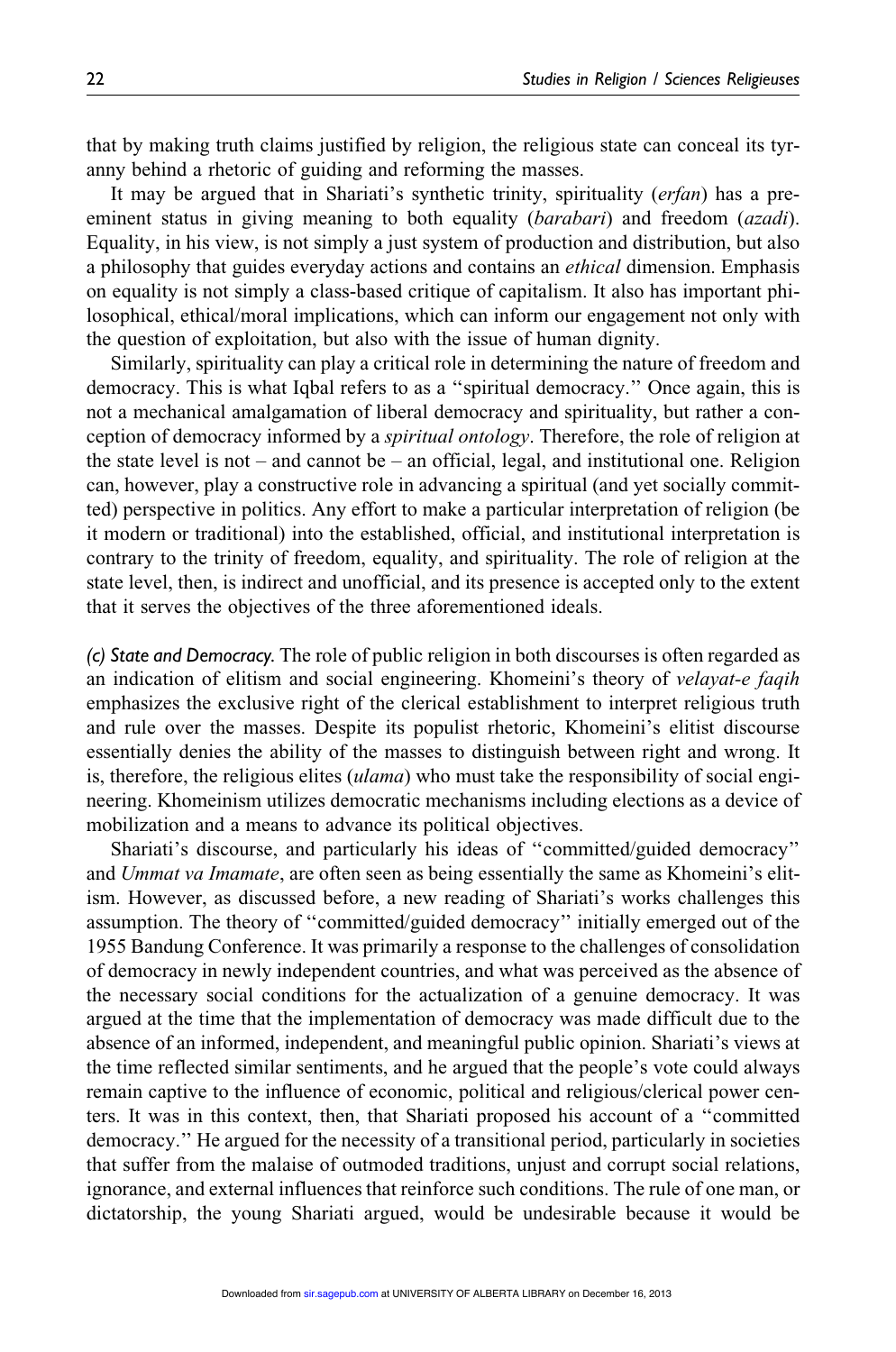fascistic; the rule of the clergy, or theocracy, would be unacceptable since the *ruhani* (clergy) had been an integral part of the oppressive ruling class; and the rule of the masses, or procedural/formal democracy, would be undesirable since the general public in the Third World was so tied to traditional superstitions that it would elect conservative self-servers rather than progressive intellectuals (Abrahamian, 1989: 114).

In his later works, however, the mature Shariati questioned the validity of such mechanisms, and distanced himself from his initial theory. Perhaps, this was due to his subsequent assessment of the record of the *existing* guided democracies in postcolonial societies. In his later years, Shariati had reached the conclusion that the idea of a transitional period and the guidance of the masses by the intellectuals was futile and that *only people can liberate themselves*. It was during this period that he spoke of intellectual responsibility in terms of a prophetic mission, rather than political leadership. Shariati explicitly cautioned against the rise of a new dictatorship with the rhetoric of reforming the masses. He emphasized that the people are the singular source for giving legitimacy to political power and rejected the dictatorship of the enlightened intellectuals.

Nevertheless, Shariati's discourse can still be interpreted as advocating some notion of a committed democracy. In this reading, commitment places emphasis on the conditions and principles that have been identified as the necessary prerequisites for democracy in many accounts of democratic theory. According to these accounts, the substance of democracy cannot be reduced simply to the majority vote. To avoid the problem of the tyranny of the majority or the market a democratic system must be committed to protecting all the basic social, economic, political and cultural rights of all citizens (both minorities and the majority). The Universal Declaration of Human Rights can serve as a minimum set of conditions for a committed democracy. It commits the majority's vote to the universal principles of human rights so that fundamentalism, fascism, and vulgar capitalism do not take charge of human destiny in the name of implementing the views of the majority (Sara Shariati, 2008).

It may be argued, then, that the two discourses advance two radically different views of polity. Khomeinism exploits democratic procedures as a means to consolidate an elitist and oligarchic polity; democratic forms become a mechanism for the institutionalization of elite rule. New readings of Shariati's discourse, however, seek to commit democracy to a set of conditions and principles to preserve the substance of democracy. While Khomeinism has an instrumental approach to democracy, Shariati's discourse seeks to advance a critical engagement with radical democracy. The former is primarily concerned with elite rule, while the latter seeks to commit democracy to human rights and pushes for a radical, egalitarian, substantive democracy.

# Conclusion: Towards Post-Islamism?

Khomeinism and Shariati's discourse developed as two distinct Islamic revolutionary discourses. There is a doctrinal antipathy between these two revolutionary discourses (Dabashi, 1993: 491). They have developed separately, appealed to different social forces, and will have different fates in post-revolutionary Iran. However, each discourse has contributed, in a distinctive way, to a [shift from](http://sir.sagepub.com/) Islamism to *post-Islamism*.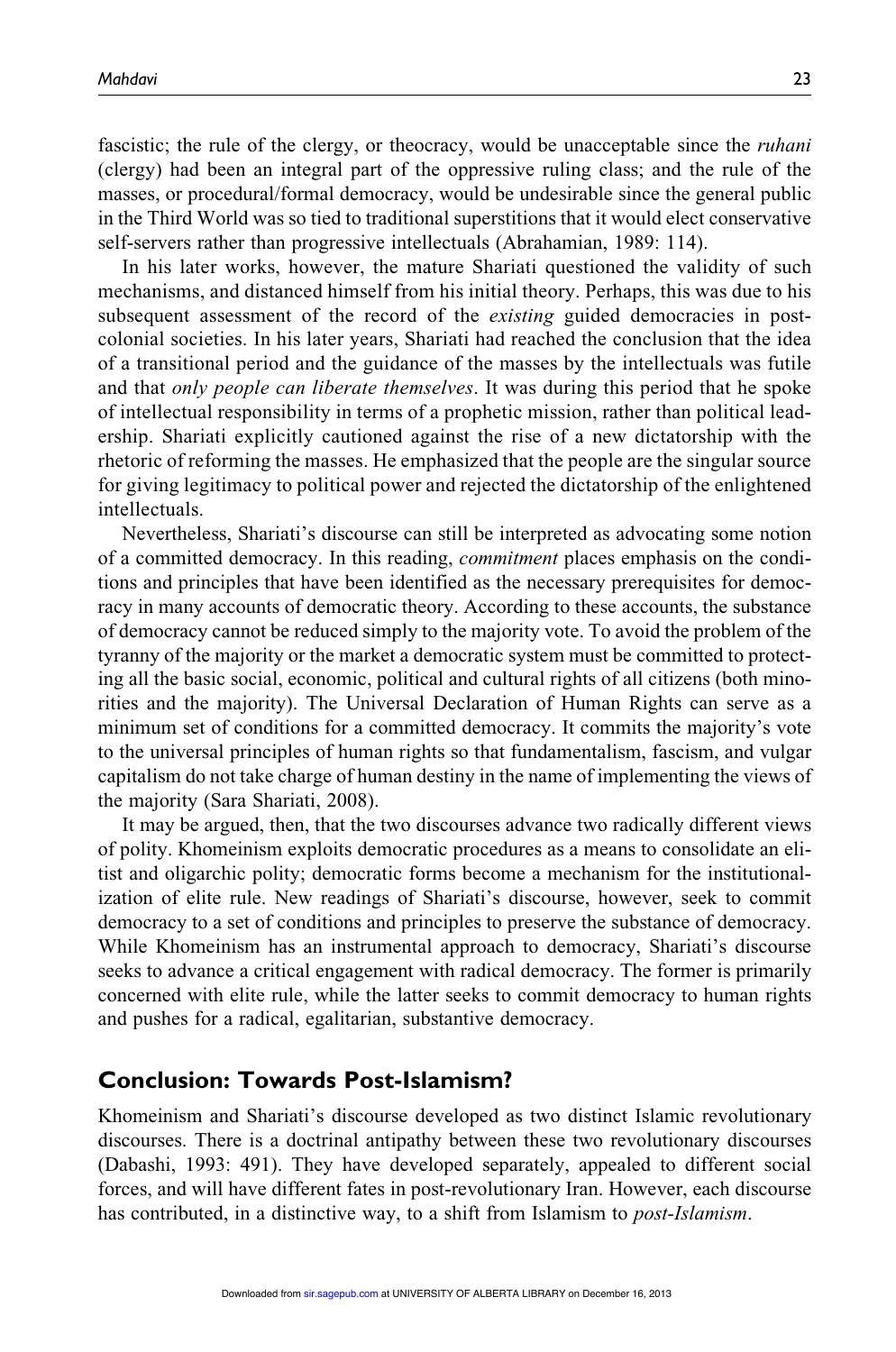Ayatollah Khomeini's life was full of contradiction. His thinking evolved over five distinct stages and his ideology was almost half a century in the making. Khomeini's transition from quietism to activism was prompted by the fear of secularism undermining the traditional role of the *ulama* in society. In the beginning, the form of state was not Khomeini's main concern as long as the *sharia* law was enforced. At the end, however, his theory of the absolute *velayat-e faqih* empowered the *vali-ye faqih* to unilaterally revoke sharia when it is contrary to the interests of the Islamic state.

Khomeini's most significant political legacy is the post-revolutionary Iranian regime, which can be divided into five republics. These republics are an amalgamation of the theory of *velayat-e faqih* with republican institutions. They are a mishmash of totalitarianism, authoritarianism, and (semi-)democracy, while each republic presents a distinctive face of Khomeinism. The first republic was essentially a ''one-man show'' dictated by Khomeini's populist and semi-totalitarian politics. The absence of Khomeini's charisma in the second republic undermined the totalitarian character of the state, pushing the regime towards a limited degree of pluralism, while the crisis of legitimacy made the political system more authoritarian. The third republic aimed at refreshing the spirit of Iran's quest for democracy. However, the republic failed because it was bound by the institutional and intellectual legacy of Khomeini. The fall of the reformist republic was the failure of Khomeinism with a human face. The fourth republic was a product of the state-security apparatus, the office of the *velayat-e faqih*, and the extremist faction of Iran's conservatives, or neo-conservative Khomeinism. The president of the fifth republic has promised to pull Iran back from the brink of negative economic growth, political repression, and international sanctions. The electorate cast their vote for his campaign slogans of "moderation" (e'tedal), "hope" (omid) and "wisdom" (tadbir). It remains to be seen whether he is competent to materialize these slogans.

After three decades, Khomeini's legacy, the Islamic Republic of Iran, both is and is not what he envisioned. Ayatollah Khomeini was, in fact, the first and last vali-ve faqih he envisioned! Many of Khomeini's supporters who accompanied him on his return to Iran are now in open revolt. After the events of June 2009, for example, Ayatollah Montazeri explicitly argued that ''this regime is neither Islamic nor a republic; it is a mere dictatorship. This is no longer the rule of the qualified *faqih*; rather, it is the rule of the generals.'' He denounced vali-ye faqih Khamenei without mentioning his name (Nafisi, 2009). Three decades after its practice, Khomeini's ideology of the absolute *velayat-e* faqih is contested. The rise of the pro-democracy Green Movement suggests that Iran has gradually entered into a new era of post-Khomeinism, thanks to the crisis of an Islamic state and the practice of Khomeini's doctrine of velayat-e faqih. If Ayatollah Khomeini's theory of velayat-e faqih was a radical departure from traditional Shi'a political thought, his political legacy has actually contributed to another paradigm shift from Islamism to post-Islamism.

Similarly, a new reading of Shariati's discourse explicitly rejects revolutionary Islamism and the Islamic state; it advocates secular democracy and promotes citizenship rights. The champions of this discourse are among the key opponents of Khomeini's politico-intellectual legacy; they contribute to a *post-Islamist turn* in contemporary Iran.<sup>10</sup> Post-Islamism advocates the participation of religion in the public sphere; religion might play a constructive role in civil [society. H](http://sir.sagepub.com/)owever, it rejects the concept of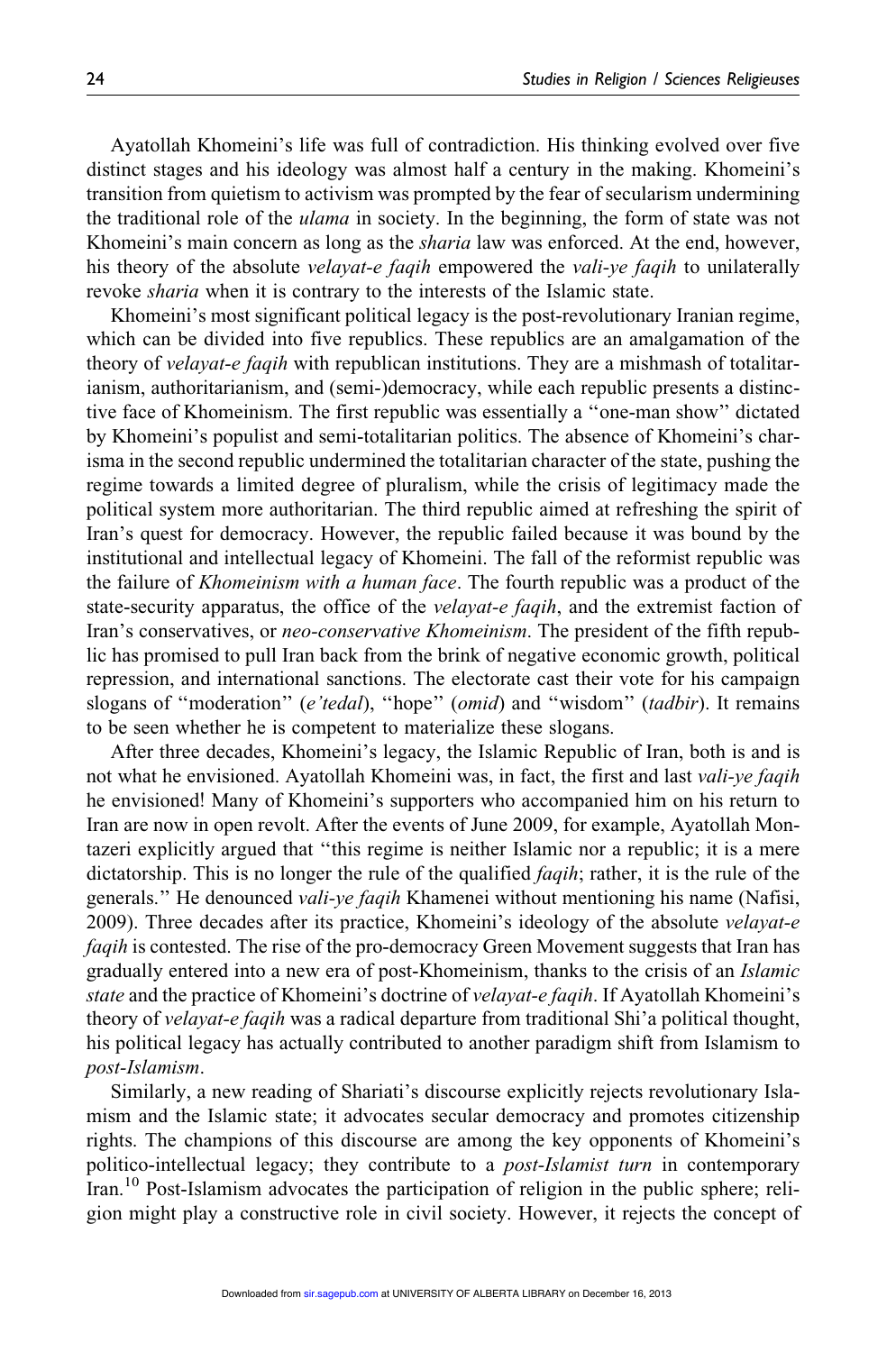an Islamic state; the state is a secular entity no matter who the statesman is. The Islamic state in theory is an oxymoron; in practice it is no less than a clerical oligarchy, a Leviathan, which protects the interests of the ruling class. The post-Islamist discourse symbolizes a critical negotiation between tradition and modernity, religion and reason, faith and freedom, sacred and secular, and particular and universal. It is an attempt to make modernity while it critically reinvents and reforms tradition. ''The notion of tradition,'' as Chantal Mouffe (2005: 16) argues, ''has to be distinguished from that of traditionalism.'' A modern vision of tradition remains in a critical dialogue with ''tradition'' but rejects ''traditionalism.'' It is through articulation and de-articulation, development and deconstruction of tradition that one actively participates in the making of modernity and democracy. The goal of a critical dialogue with culture and mining the tradition is not to reclaim ''traditionalism'' or to claim that all universal values derive from a local culture; the goal instead is to show that values such as democracy and human rights have deep native roots in the local intellectual soil. By uncovering the native roots of such ideas, democracy, human rights, and social justice will be seen as ideas that are at once deeply local and global; they are genuinely *glocal*.

The challenge of post-Islamism is to make a clear distinction between an alternative modernity and an *alternative to modernity*. While the former is conducive to the development of a critical *glocal* third way, the latter, Ernesto Laclau (1996: 26, 32) argues, is no less than ''self-defeating.'' In other words, ''this is the route to self-apartheid.'' Nostalgic traditionalism is narcissistic retirement within oneself, which can only lead to a suicidal exile and self-marginalization.

#### Acknowledgment

The English translations of Ali Shariati's works from Abbas Manoochehri, ''Critical Religious Reason: Ali Shariati on Religion, Philosophy, and Emancipation," available from Polylog at polylog.org/4/fma-en.htm (accessed 10 July 2012), were particularly useful.

#### **Notes**

- 1. The ghayba (occultation) of the last Imam had two phases: the shorter phase and the complete occultation. During the first phase (874–941) four special deputies (nuvvab-e khaas) were in direct contact with the Imam. After the death of the last deputy the *ulama* have claimed to be the general deputies (nuvvab-e aam) of the Imam.
- 2. The book's real target was ''the 'renegade' clergymen who in Khomeini's eyes had 'actively collaborated with him'. Indeed, it was a direct response to an attack on the clerical establishment in a pamphlet called Asrar-e Hezar Saleh (Secrets of a Thousand Years) written by Hakamizadeh, the editor of Homayon.'' Hakamizadeh and his colleagues including Ahmad Kasravi were strongly disappointed with the religious establishment and its reactionary approach. See Baqer Moin, Khomeini: Life of the Ayatollah (1999: 60–61).
- 3. According to one view, for Khomeini, the vali-ye faqih derives his popularity from people but his *legitimacy* is divine. Another interpretation suggests that both the popularity and the legitimacy of the *vali-ye faqih* derive from people, not God.
- 4. The Society of Combatant Clergy (Jame'eh Rouhaniyat-e Mobarez) has supported the conservative Khomeinists. The major representatives of the Society include Ayatollah Mohammad Yazdi, Ayatollah Ahmad Jannati, Ayato[llah Mahda](http://sir.sagepub.com/)vi-Kani, and Ali-Akbar Nateq Nuri.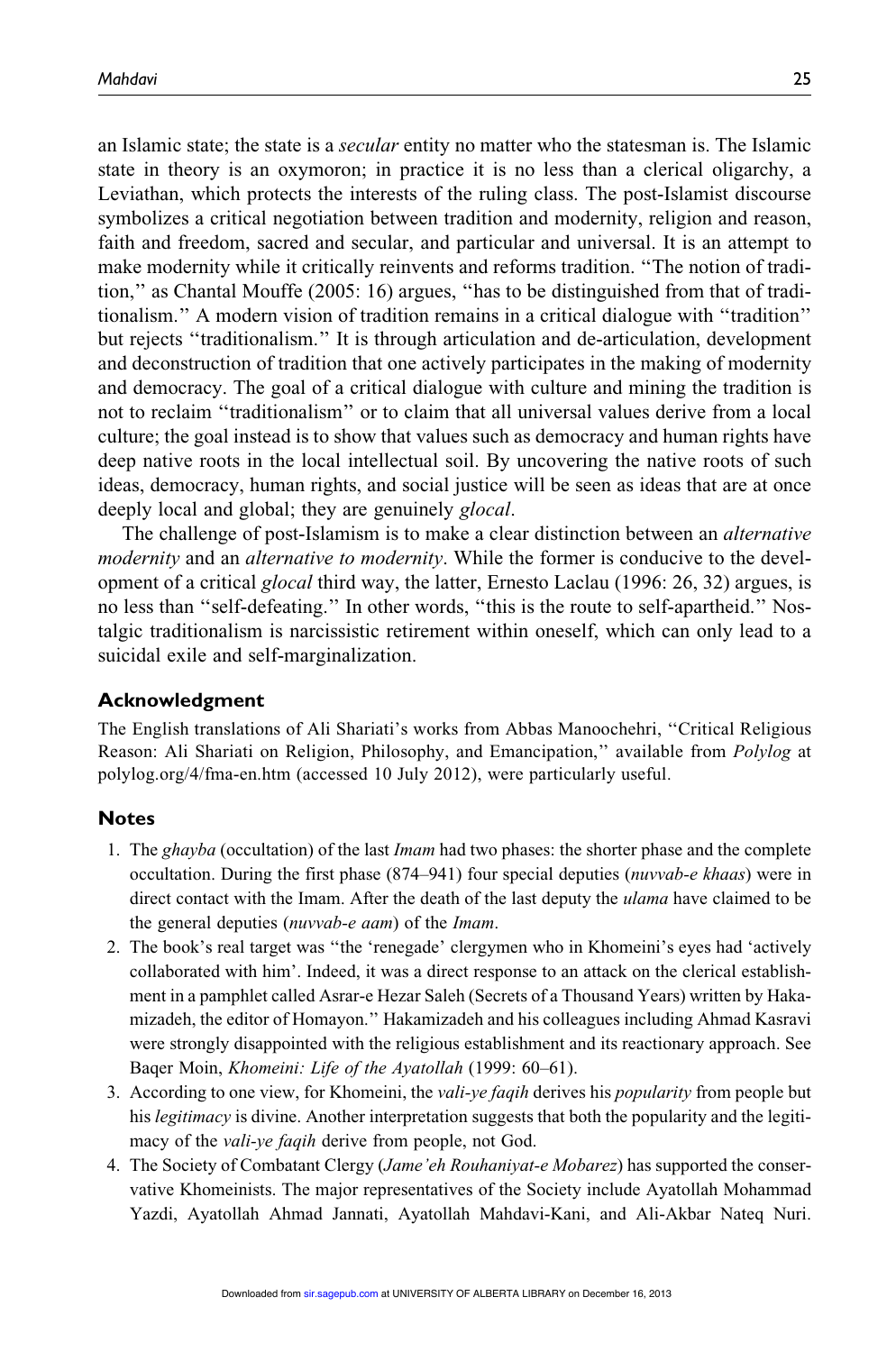Moreover, the Allied Islamic Society (*Jamiyat-e Mo'talefeh-ye Islami*) is another major organization of this faction. Habibullah Asgarowladi, Mohammad-reza Bahonar, Assadullah Badamchiyan, Mohamad Nabi, Hamid-reza Tarraghi, and Ali Larijani are among the major representatives of this powerful conservative organization.

- 5. The Mojahedin of the Islamic Revolution Organization (Sazman-e Mojahdin-e Enghelab-e Islami) has supported the revolutionary Khomeinists. The major figures of this organization include Behzad Nabavi, Mohammad Salamati, Saeed Hajjarian, and Mustafa Tajzadeh. The Society of Combatant Clerics (Maj'ma-Rouhaniyon-e Mobarez) is another organization of this faction. Ayatollah Mohammad Khoeiniha, Mehdi Karrubi, and Mohammad Khatami constitute the public figures of the Society. The central committee of the Islamic Republican Party, until its dissolution in 1986, was more inclined to the revolutionary Khomeinists and less to the conservatives. Mir-Hossein Mousavi among others was an important member of the Party. It is worth noting that many of the reformists in the 1990s came from the camp of the revolutionary Khomeinists. They include former president Mohammed Khatami, former speaker of the Majles and the reformist candidate for the 2009 presidential election, Mehdi Karrubi, and Mir-Hossein Mousavi, the main candidate of the reformists in the 2009 presidential election.
- 6. The *vali-ye faqih* was given authority to delineate general policies and supervise the execution of decisions; to devise national referenda; to hold the supreme command of the armed forces; to declare war; to appoint, dismiss, and accept the resignation of the six jurists of the Guardian Council, the Chief Justice, the head of the national radio and television, the chief commanders of the Revolutionary Guard and of the armed forces. Moreover, the new Constitution replaced the five members of the High Court (the judiciary council) with the individual position of the Chief Justice appointed by the vali-ye faqih.
- 7. The ''agha-zadeh'' (clerical noble-born) became a common name attributed to the Ayatollahs' sons and close relatives, blessed by patrimonial politics and privileged by the rents received from formal and informal sources. The emergence of this ''new class'' was largely linked to the oil rents and development of the revolutionary and religious foundations (*Bonyads*).
- 8. Ahmadinejad's colleagues such as Sadeq Mahsouli, then Minister of Social Welfare, and Mohammad Reza Rahimi, then Vice-President, among others, are members of the new oligarchy. The former is a billionaire real-estate broker and the latter is another billionaire benefiting from exclusive political rents.
- 9. The Hosseinieh Ershad is an Islamic institution in Northern Tehran. It was built in the 1960s by some modern moderate Muslims to educate the young generation. The institute includes a large public library and a lecture hall used for public lectures. Ali Shariati and some other Muslim intellectuals held their lectures in the Hosseinieh Ershad where most of the audience members were university students. The Pahlavi regime closed the institute in 1972 and Shariati was imprisoned and banned for life from giving any public lecture, with the ban continuing for the last four years of his life (1973–1977).
- 10. Some of the public figures of this discourse include Narges Mohammadi, a female civil activist and deputy director and spokesperson for the Defenders of Human Rights Center; Hoda Saber who was beaten to death in Evin prison in 2011; Ahmad Zeidabadi, a well-known journalist, who was charged with inciting public opinion and suffered imprisonment; Taqi Rahmani, a writer and journalist, who since 1981 has spent five thousand days in prison; and Reza Alijani, Yusefi-Eshkevari, and Shariati's family, who are all politically and intellectually contributing toward a post-Islamist era in Ir[an.](http://sir.sagepub.com/)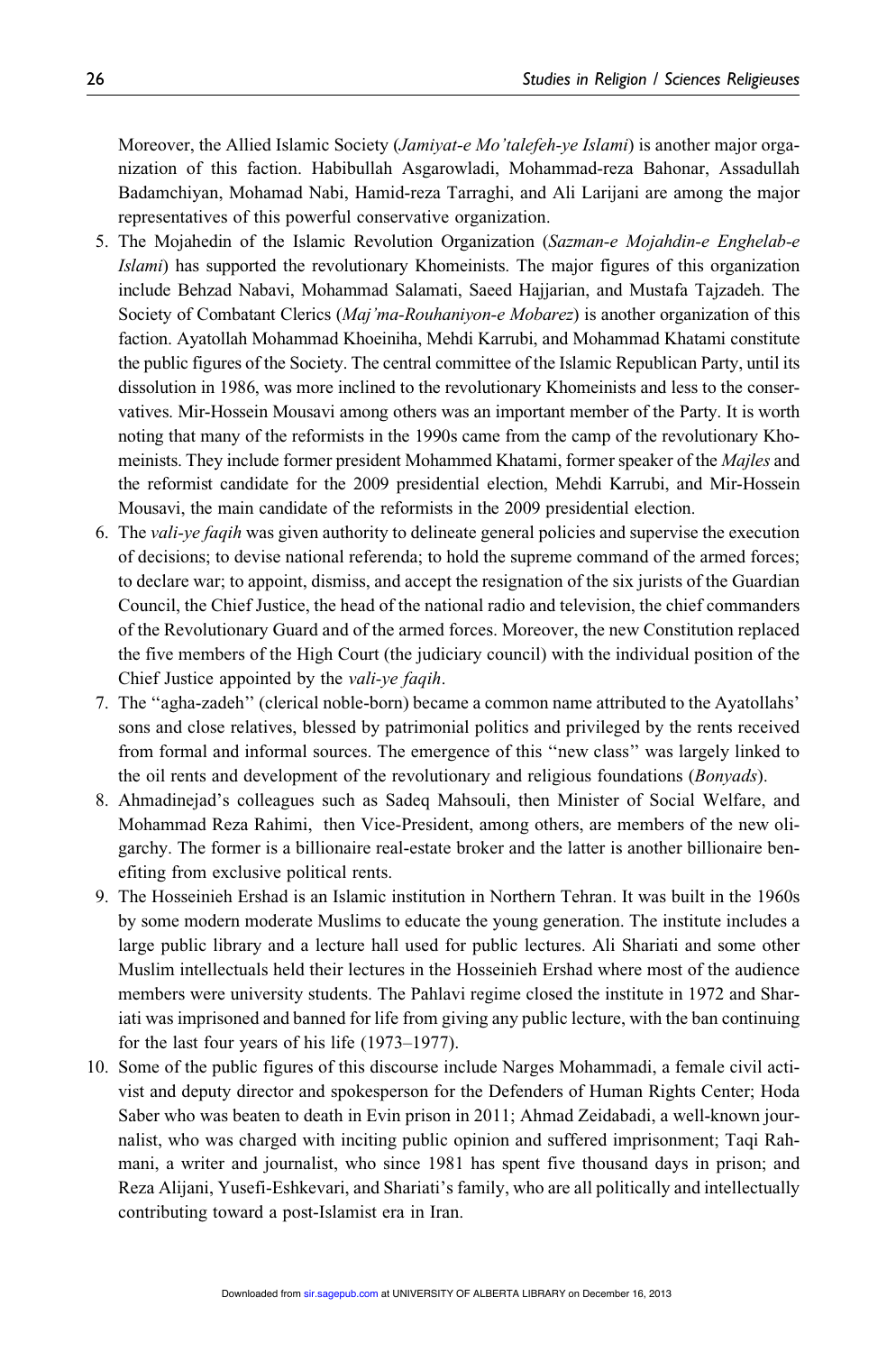#### **References**

- Abrahamian E (1982) Iran Between Two Revolutions. Princeton, NJ: Princeton University Press.
- Abrahamian E (1988) Ali Shari'ati: Ideologue of the Iranian Revolution. In: Burke E and Lapidus IM (eds) Islam, Politics, and Social Movements. Berkeley and Los Angeles: University of California Press.
- Abrahamian E (1989) Radical Islam: The Iranian Mojahedin. London: IB Tauris Publishers.
- Abrahamian E (1993) Khomeinism: Essays on the Islamic Republic of Iran. Berkeley, CA and London: IB Tauris Publishers.
- Abrahamian E (1999) Tortured Confessions: Prisons and Public Recantations in Modern Iran. Berkeley: University of California Press, 1999.
- Algar H (1981) Islam and Revolution: Writings and Declarations of Imam Khomeini. Berkeley, CA: Mizan Press.
- Alijani R (2011) Pre-secular Iranians in a post-secular age: The death of God, the resurrection of God. Comparative Studies of South Asia, Africa, and the Middle East 31(1): 27–33.
- Amir Arjomand S (2001) Authority in Shiism and constitutional development in the Islamic Republic of Iran. In: Brunner R and Ende W (eds) The Twelver Shia in Modern Times: Religious Culture and Political History. Leiden: EJ Brill.
- Ansari A (2003) Modern Iran since 1921: The Pahlavis and After. London: Pearson Education.
- Bakhash S (2003) Iran's Remarkable Election. In: Diamond L, Plattner MF and Brumberg D (eds) Islam and Democracy in the Middle East. Baltimore, MD: Johns Hopkins University Press.
- Bashiriyeh H (1983) The State and Revolution in Iran, 1962–1982. Beckenham: Croom Helm.
- Boroujerdi M (1996) Iranian Intellectuals and the West: The Tormented Triumph of Nativism. Syracuse, NY: Syracuse University Press.
- Brumberg D (2001) Reinventing Khomeini: The Struggle for Reform in Iran. Chicago, IL: University of Chicago Press.
- Dabashi H (1993) Theology of Discontent: The Ideological Foundations of the Islamic Revolution in Iran. New York and London: New York University Press.
- Enayat H (1982) Modern Islamic Political Thought. Austin, TX: University of Texas Press.
- Ghamari-Tabrizi B (2004) Contentious public religion: Two conceptions of Islam in Revolutionary Iran, Ali Shariati and Abdolkarim Soroush. International Sociology 19: 504–523.
- Hunter S (ed.) (2009) Reformist Voices of Islam: Meditating Islam and Modernity. Armonk, NY: ME Sharpe.
- Kadivar M (1998) Andisheh-ye Siyasi dar Islam [Political Thought in Islam], vols 1–2. Tehran: Nay Publications.
- Khomeini R (1941) Kashf al-Asrar. Tehran: Nashr-e Safar.
- Laclau E (1996) Emancipation(s). New York: Verso.
- Mahdavi M (2008) Rethinking structure and agency in democratization: Iranian lessons. *Interna*tional Journal of Criminology and Sociological Theory 1(2) (December): 142–160.
- Mahdavi M (2011) Post-Islamist trends in post-revolutionary Iran. Comparative Studies of South Asia, Africa and the Middle East 31(1): 94–109.
- Manoochehri A [2012] Critical Religious Reason: Ali Shariati on Religion, Philosophy, and Emancipation. Available from Polylog at [polylog.org/4/fma-en.htm.](http://www.polylog.org/4/fma-en.htm)